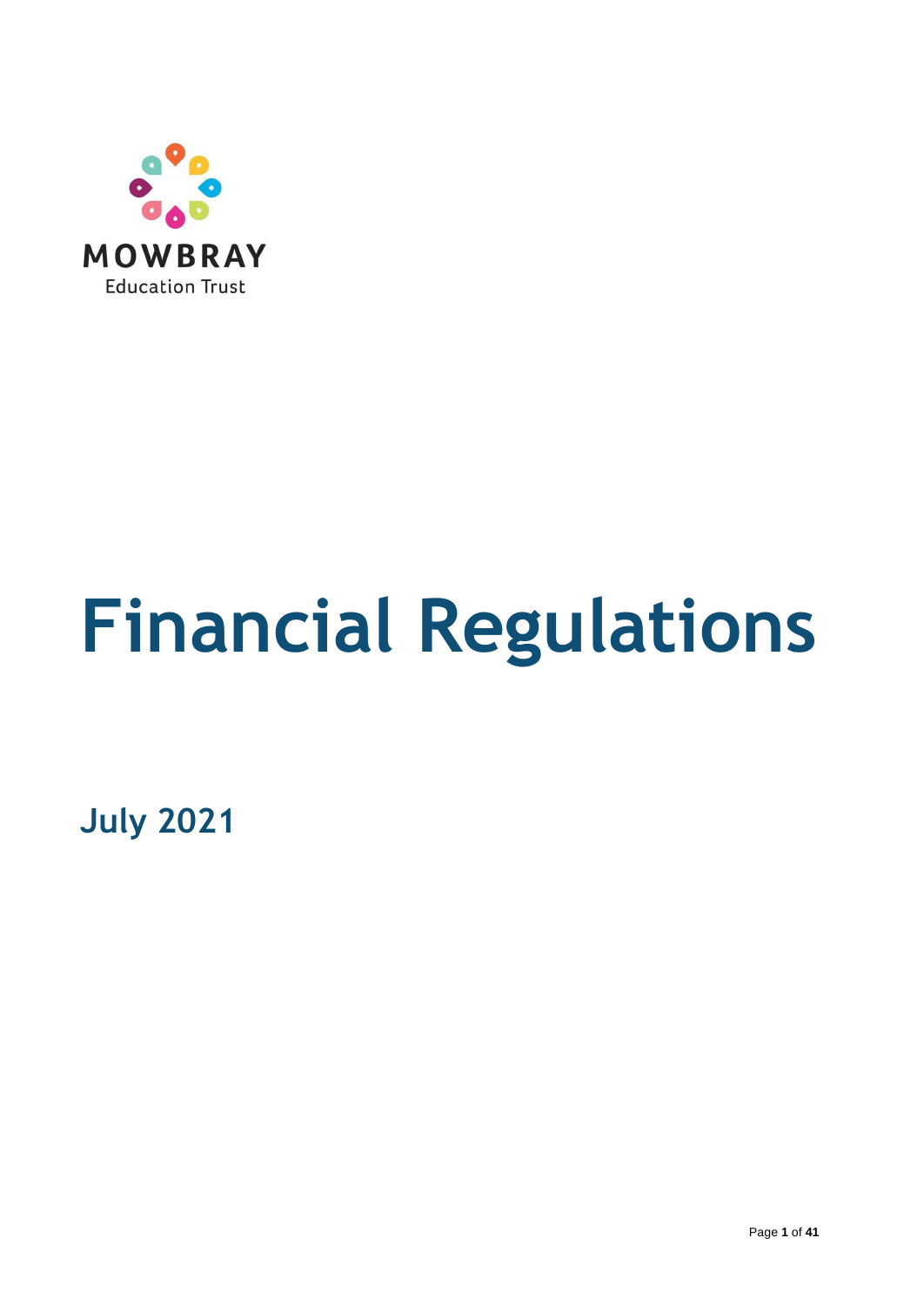# **Contents**

| 1.            | Introduction                       | 5                |
|---------------|------------------------------------|------------------|
| 1.            | <b>Register of Interests</b>       | $\,6\,$          |
| 2.            | Accounting system                  | $\overline{7}$   |
| 2.1.          | System Access                      | $\overline{7}$   |
| 2.2.          | <b>Back-up Procedures</b>          | $\overline{7}$   |
| 2.3.          | <b>Transaction Processing</b>      | $\overline{7}$   |
| 2.4.          | <b>Transaction Reports</b>         | $\overline{7}$   |
| 2.5.          | Reconciliations                    | $\,8\,$          |
| 3.            | Financial planning                 | $\boldsymbol{9}$ |
| 3.1.          | Development Plan                   | $\boldsymbol{9}$ |
| 3.2.          | Annual Budget                      | 10               |
| 3.3.          | <b>Budget format</b>               | 11               |
| 3.4.          | <b>Budget preparation timeline</b> | 11               |
| 3.5.          | <b>Balancing the Budget</b>        | 11               |
| 3.6.          | <b>Contingency Requirement</b>     | 11               |
| 3.7.          | <b>Finalising the Budget</b>       | 12               |
| 3.8.          | Monitoring and Review              | 12               |
| 4.            | <b>Reserves Policy</b>             | 13               |
| 5.            | Treasury & Investment Policy       | 14               |
| Payroll<br>6. |                                    | 15               |
| 6.1.          | <b>Staff Appointments</b>          | 15               |
| 6.2.          | Payroll Administration             | 15               |
| 6.3.          | Payments                           | 16               |
| 7.            | Purchasing                         | 17               |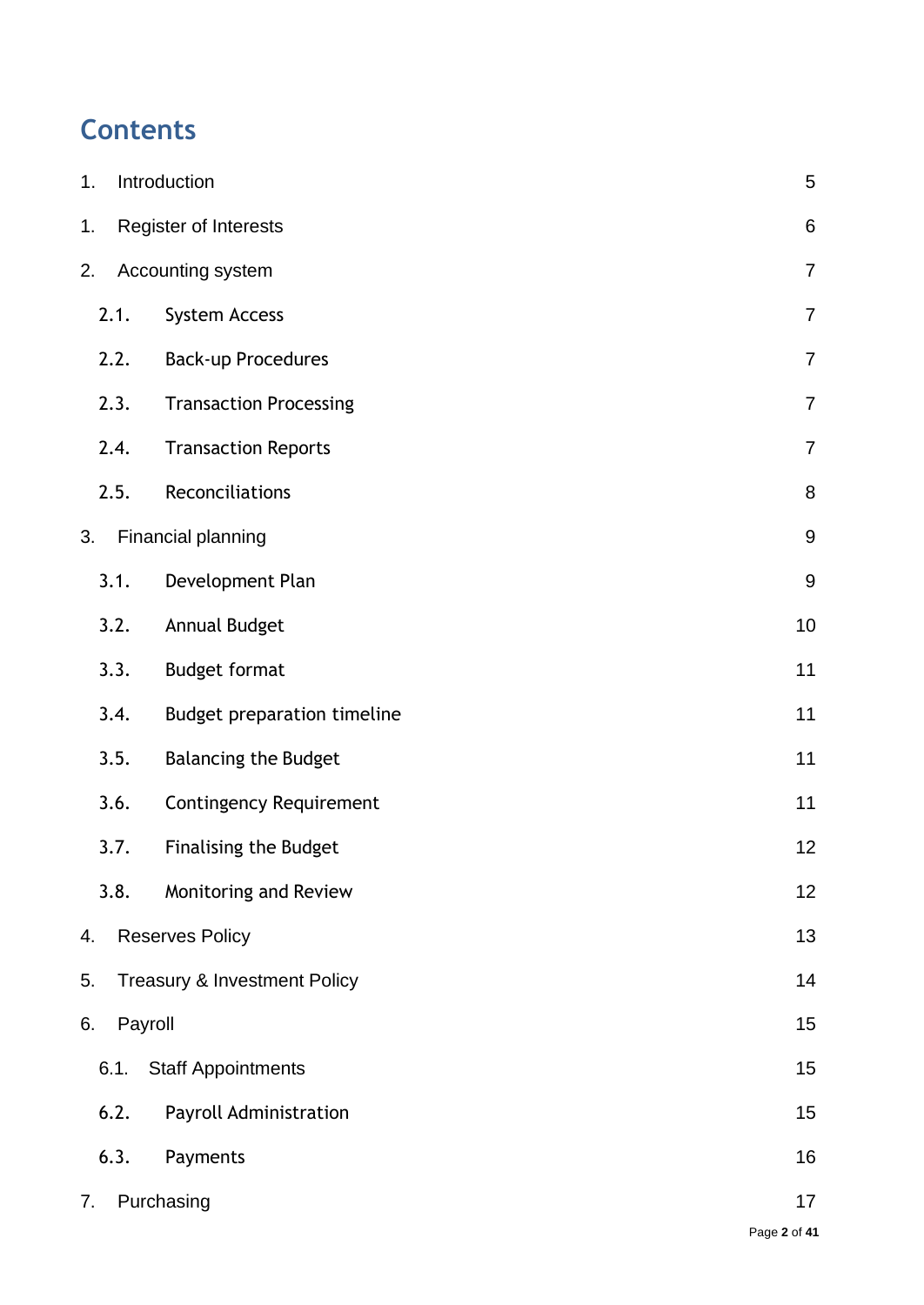|    | 7.1.   | Purchasing                               | 17 |
|----|--------|------------------------------------------|----|
|    | 7.1.1. | Orders over £3,000 but less than £10,000 | 18 |
|    | 7.1.1. | Orders between £10,000 and £30,000       | 18 |
|    | 7.1.2. | Orders over £30,000                      | 18 |
|    | 7.2.   | Forms of Tenders                         | 18 |
| 8. | Income |                                          | 22 |
|    | 8.1.   | <b>Trips</b>                             | 22 |
|    | 8.2.   | <b>Catering Income</b>                   | 22 |
|    | 8.3.   | <b>Dinner Numbers Reconciliation</b>     | 23 |
|    | 8.4.   | <b>Free School Meals</b>                 | 23 |
|    | 8.5.   | <b>Dinner Money Arrears</b>              | 23 |
|    | 8.6.   | <b>Music Tuition</b>                     | 24 |
|    | 8.7.   | Clubs                                    | 24 |
|    | 8.8.   | Lettings                                 | 24 |
|    | 8.9.   | <b>Online Payments</b>                   | 24 |
|    | 8.10.  | <b>Debts</b>                             | 24 |
|    | 8.11.  | Custody                                  | 24 |
|    | 8.12.  | Sales Ledger                             | 25 |
| 9. |        | Cash Management                          | 26 |
|    | 9.1.   | <b>Bank Accounts</b>                     | 26 |
|    | 9.2.   | Deposits                                 | 26 |
|    | 9.3.   | Payments and withdrawals                 | 26 |
|    | 9.4.   | Administration                           | 26 |
|    | 9.5.   | Academy Debit and Credit Cards           | 27 |
|    | 9.6.   | Petty Cash Accounts                      | 27 |
|    |        |                                          |    |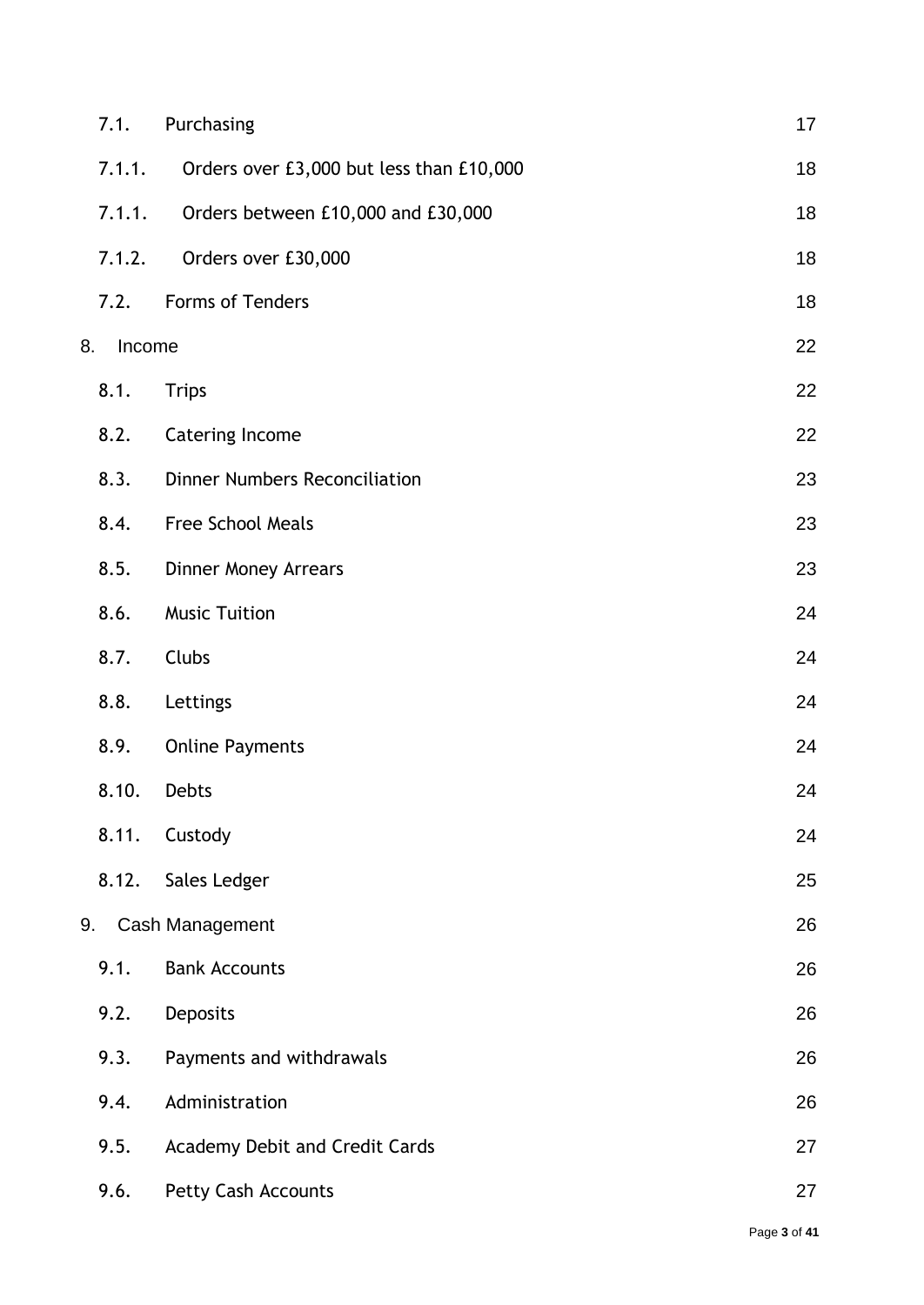| 9.7.  |       | <b>Cash Flow Forecasts</b>                    | 28 |
|-------|-------|-----------------------------------------------|----|
| 10.   |       | <b>Fixed assets</b>                           | 29 |
| 10.1. |       | <b>Fixed Asset Register</b>                   | 29 |
| 10.2. |       | Depreciation                                  | 29 |
| 10.3. |       | Security of assets                            | 30 |
| 10.4. |       | <b>Disposals</b>                              | 30 |
| 10.5. |       | Loan of Assets                                | 31 |
| 11.   |       | Storage of Records                            | 32 |
| 12.   | Gifts |                                               | 33 |
| 13.   |       | <b>Internal Audit Provision</b>               | 34 |
| 13.1. |       | Logistics                                     | 34 |
| 13.2. |       | Coverage at Trust Board level                 | 34 |
| 13.3. |       | Coverage at individual school level           | 35 |
| 14.   |       | <b>Other Policies</b>                         | 36 |
| 15.   |       | Log of Changes to Document                    | 37 |
| 16.   |       | Appendix A - Accounting Officer Due Diligence | 41 |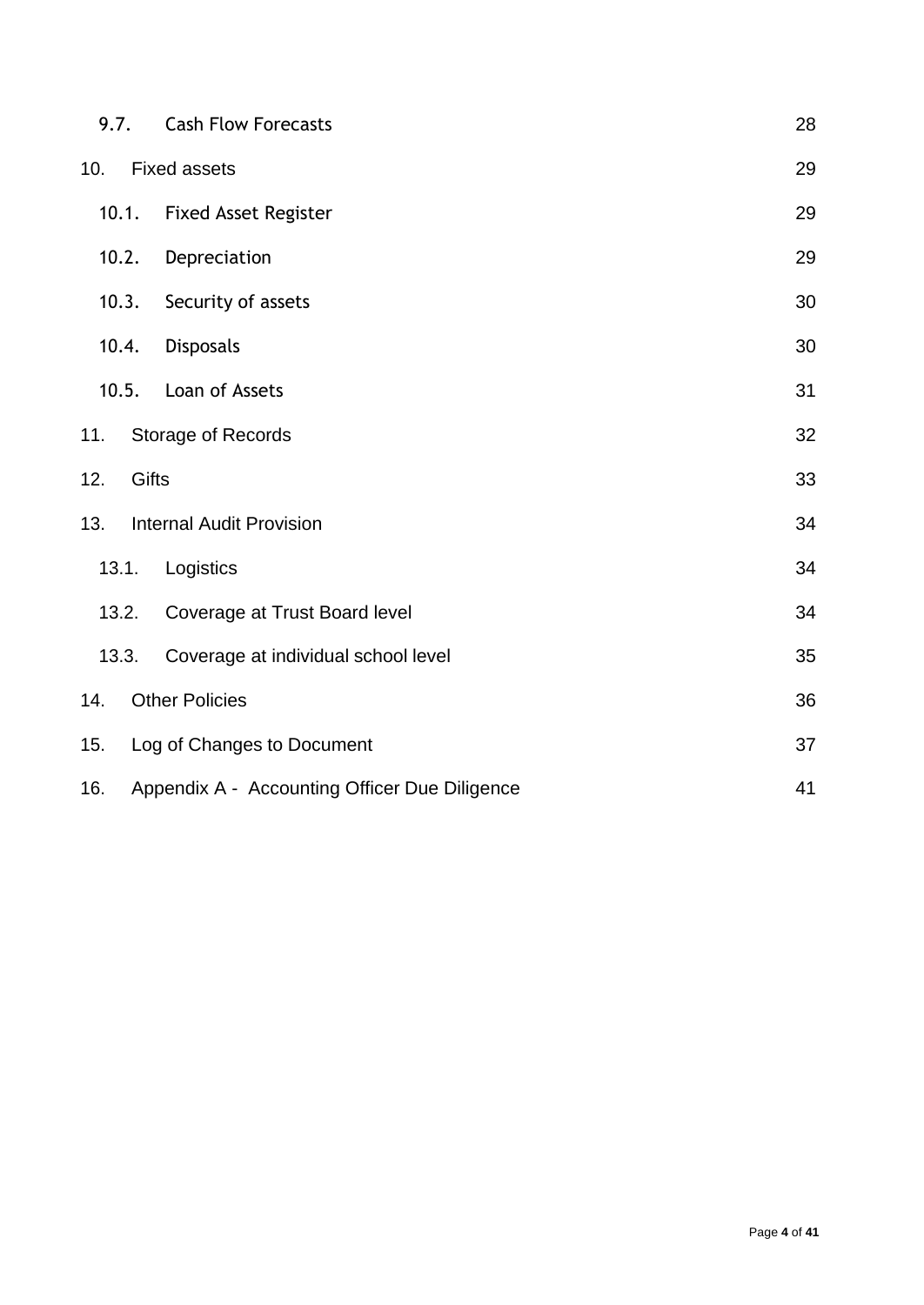## <span id="page-4-0"></span>**1.Introduction**

The purpose of this manual is to ensure that the Trust maintains and develops systems of financial control which conform to the requirements of propriety, efficiency and regularity. It is essential that these systems operate properly to meet the requirements of the Funding Agreement with the Education and Skills Funding Agency (ESFA).

The Trust must comply with the principles of financial control outlined in the Academies Financial Handbook published by the ESFA. This manual expands on that and provides detailed information on the academy's accounting procedures and systems and should be read by all staff involved with financial systems in conjunction with the Scheme of Delegation of FinancialPowers.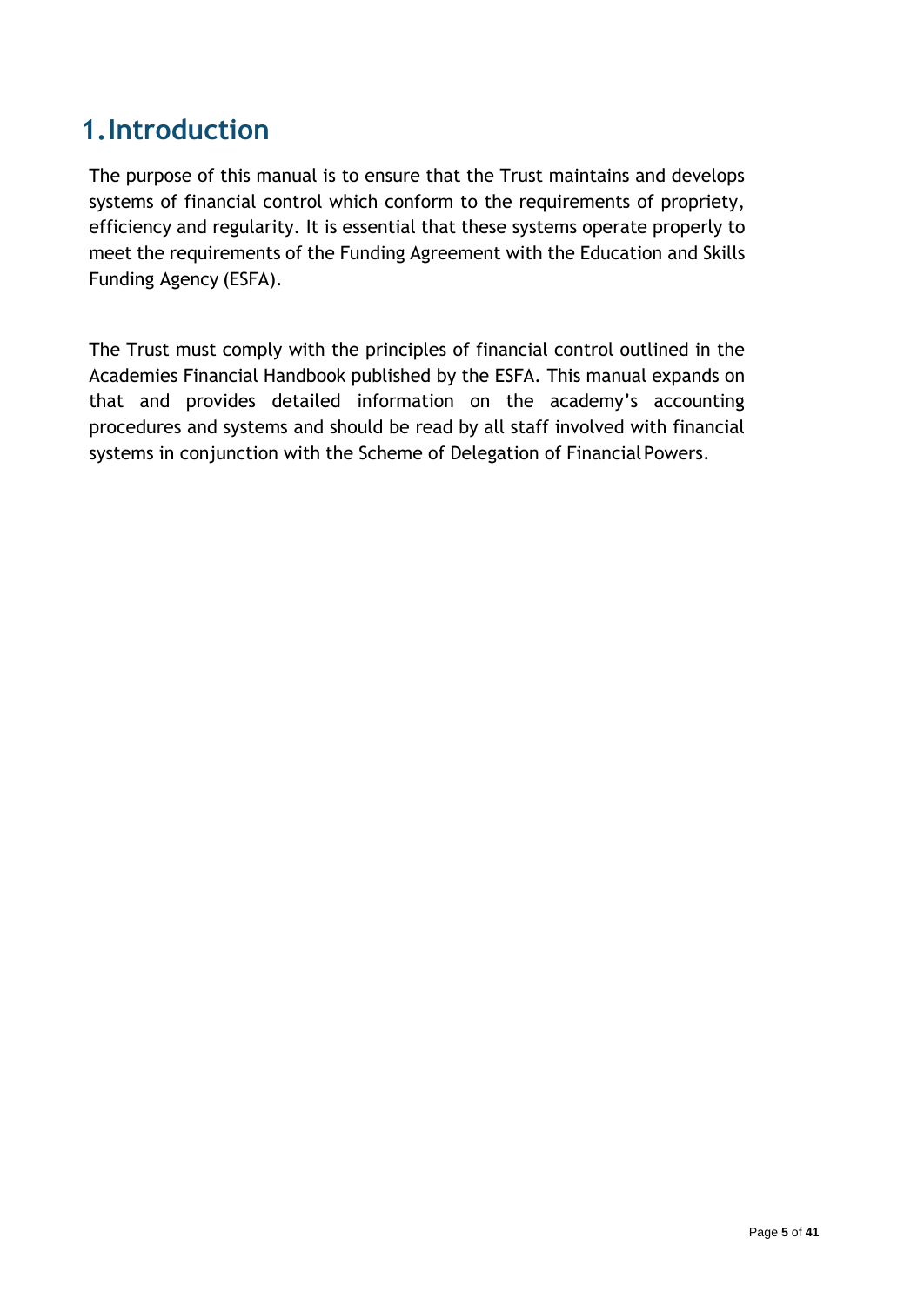## <span id="page-5-0"></span>**1.Register of Interests**

It is important for anyone involved in spending public money to demonstrate that they do not benefit personally from the decisions they make. To avoid any misunderstanding that might arise all academy governors and staff with significant financial or spending powers are required to declare any financial interests they have in companies or individuals from whom the academy may purchase goods or services. The register is open to public inspection.

The register should include all business interests such as directorships, share holdings or other appointments of influence within any business or organisation which may have dealings with the academy. The disclosures should also include business interests of relatives such as a parent or spouse or business partner where influence could be exerted over a governor or a member of staff by that person.

The existence of a register of business interests does not, of course, detract from the duties of governors and staff to declare interests whenever they are relevant to matters being discussed by the governing body or a committee. Where an interest has been declared, governors and staff should not attend that part of any committee or other meeting.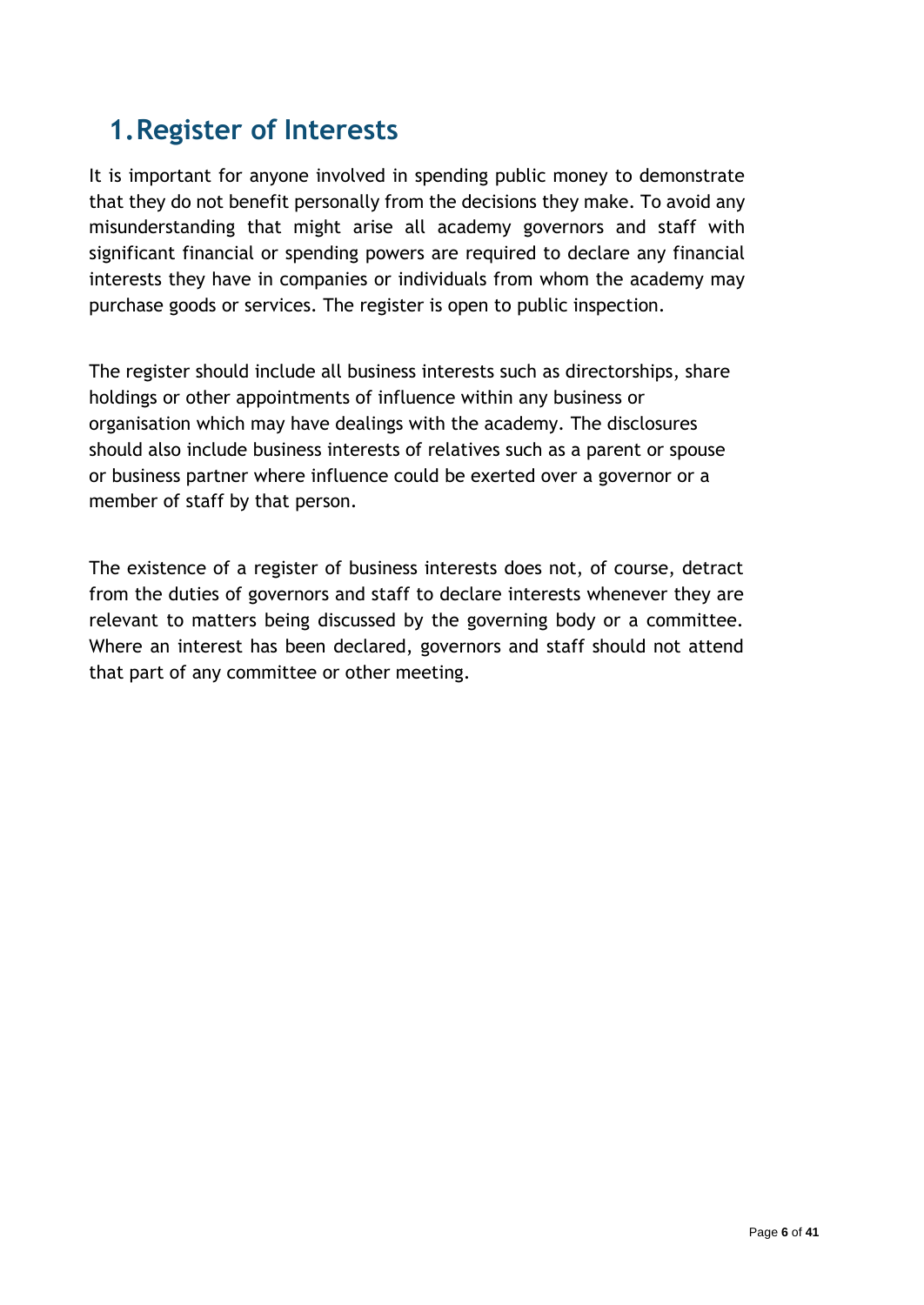# <span id="page-6-0"></span>**2.Accounting system**

All the financial transactions of the academy must be recorded on PS Financials. The Finance system consists of a package of software including:

- PS Financials
	- o Accounts software
	- o Document Manager
	- o PS Purchasing
	- o PS Budgeting
	- o Office Integration

#### <span id="page-6-1"></span>**2.1. System Access**

Entry to PS Financials is password restricted. Access to the component parts of the system can also be restricted and the Chief Financial Officer is responsible for setting access levels for all members of staff using the system.

#### <span id="page-6-2"></span>**2.2. Back-up Procedures**

The Group IT Manager is responsible for ensuring that there are effective back up procedures for the systems we are responsible for. Incremental updates are backed up each night in two separate buildings and every week there is a full backup of all data.

The Chief Financial Officer should also prepare a disaster recovery plan in the event of loss of accounting facilities or financial data. This should link in with the annual assessment made by Trustees of the major risks to which the Trust is exposed and the systems that have been put in place to mitigate those risks.

## <span id="page-6-3"></span>**2.3. Transaction Processing**

All transactions input to the accounting system must be authorised in accordance with the procedures specified in this manual. The detailed procedures for the operation of the bank account, payroll, the purchase ledger and the sales ledger are included in the following sections of the manual.

## <span id="page-6-4"></span>**2.4. Transaction Reports**

The Chief Financial Officer will obtain and review system reports to ensure that only regular transactions are posted to the accounting system. The report obtained and reviewed will include: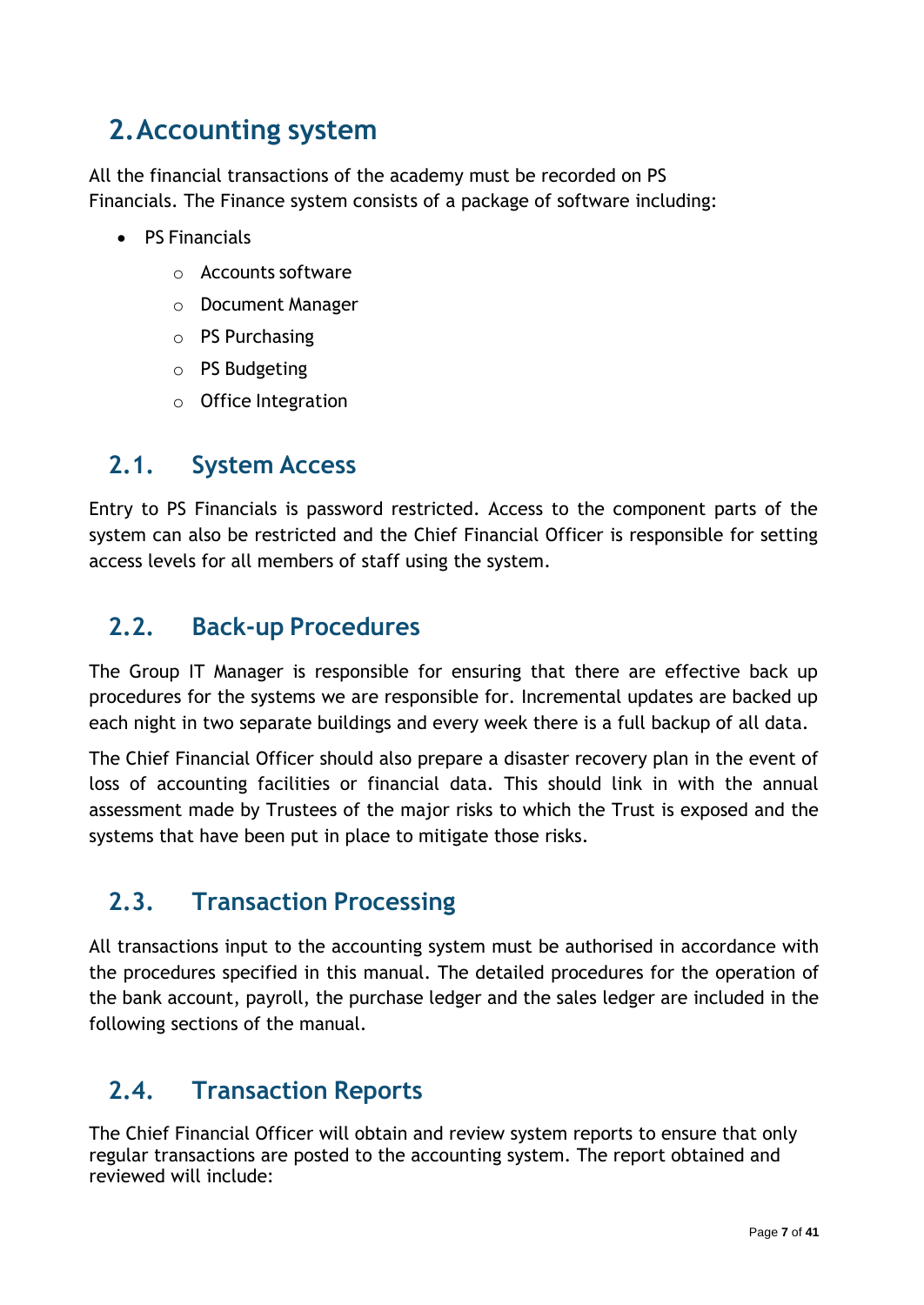- the monthly audit trail reports;
	- payroll, purchase ledger and sales ledgerreports
	- management accounts summarising expenditure and income against budget

#### <span id="page-7-0"></span>**2.5. Reconciliations**

The Chief Financial Officer is responsible for ensuring the following reconciliations are performed each month, and that any reconciling or balancing amounts are cleared:

- sales ledger control account;
- purchase ledger control account;
- payroll control account;
- bank balance per the nominal ledger to the bankstatement
- Balance Sheet reconciled
- VAT reconciliation and all other reports required by theTrust
- All other debit and credit accounts

The Chief Financial Officer will review and sign all reconciliations as evidence of this review which should then be checked by the the Accounting Officer in line with the Accounting Officer Work Schedule.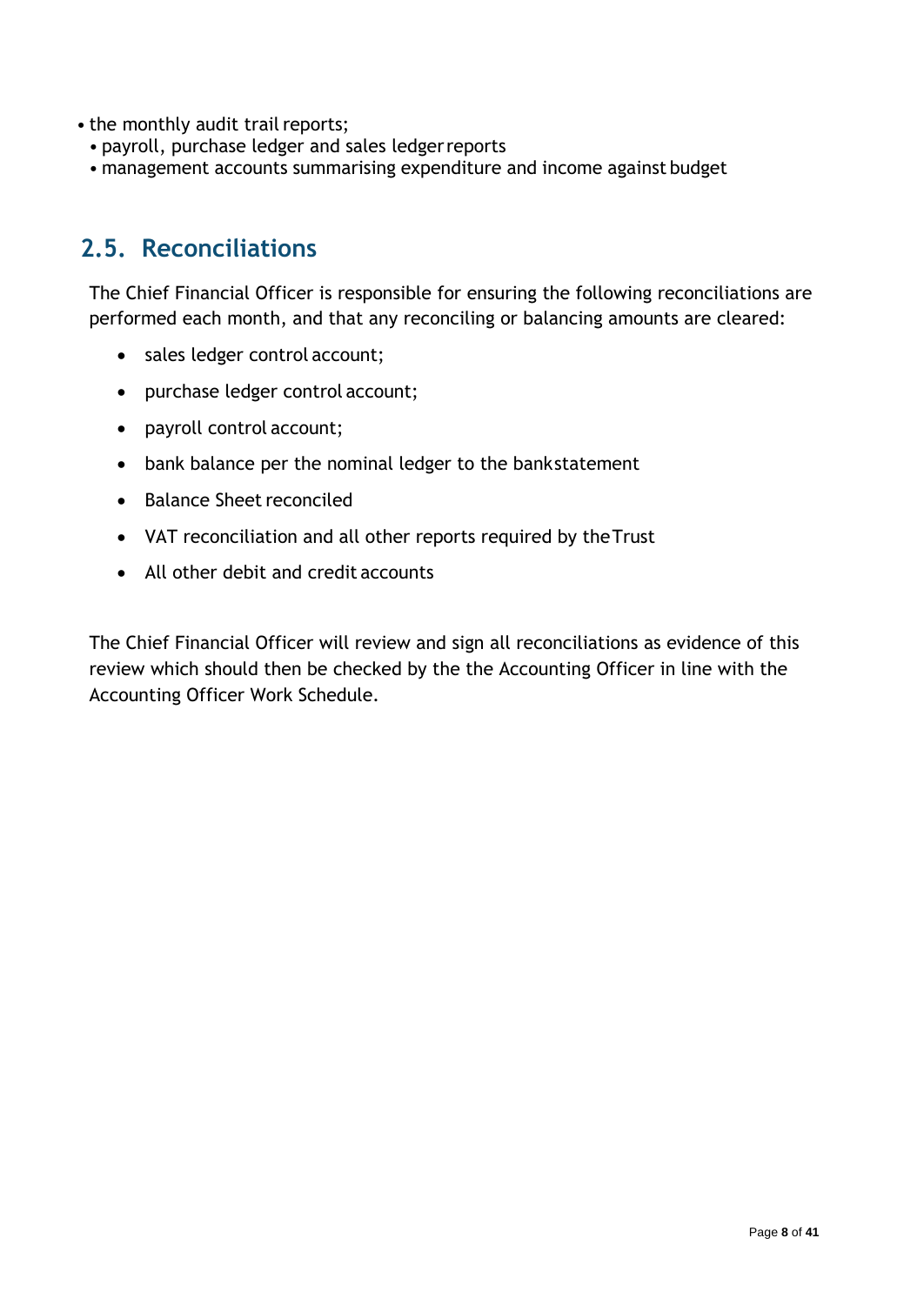# <span id="page-8-0"></span>**3.Financial planning**

The MET prepares both medium term and short-term financial plans. The medium term financial plan is prepared as part of the development planning process. The development plan indicates how the academy's educational and other objectives are going to be achieved within the expected level of resources over the next three years. The development plan provides the framework for the annual budget. The budget is a detailed statement of the expected resources available to the academy and the planned use of those resources for the following year. The development planning process and the budgetary process are described in more detailbelow.

#### <span id="page-8-1"></span>**3.1. Development Plan**

The development plan is concerned with the future aims and objectives of the academy and how they are to be achieved; that includes matching the academy's objectives and targets to the resources expected to be available. Plans will be kept flexible and simple – they are the "big picture" within which more detailed plans may be integrated.

Each year the Chief Executive Officer (CEO) will propose a planning cycle and timetable to the Board which allows for:

- a review of past activities, aims and objectives "did we get it right?"
- definition or redefinition of aims and objectives "are the aims still relevant?"
- development of the plan and associated budgets "how do we go forward?"
- implementation, monitoring and review of the plan "who needs to do what by when to make the plan work and keep it on course" and
- feedback into the next planning cycle "what worked successfully and how can we improve?"

The timetable will specify the deadlines for the completion of each of the key stages described above. Lead responsibility for the completion of each of the stages will be assigned by the CEO.

The completed development plan will include detailed objectives for the coming academic year and outline objectives for the following two years. The plan should also include the estimated resource costs, both capital and revenue, associated with each objective and success criteria against which achievement can be measured.

For each objective the lead responsibility for ensuring progress is made towards the objective will be assigned to an academy manager. The responsible manager should monitor performance against the defined success criteria throughout the year and report to the senior management team on a quarterly basis. The senior management team will report to the governing body if there is a significant divergence from the agreed plan and will recommend an appropriate course of action.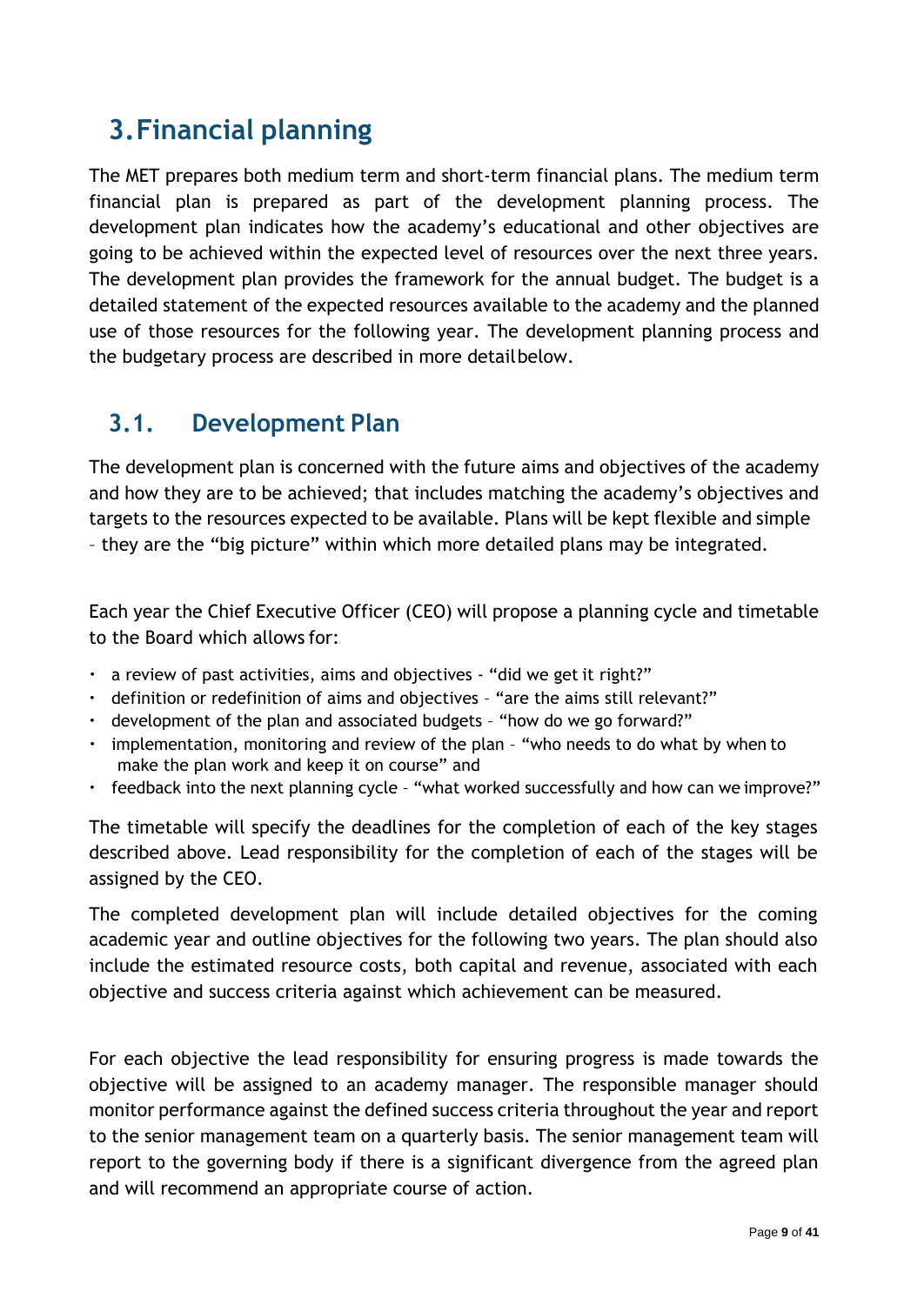## <span id="page-9-0"></span>**3.2. Annual Budget**

The Chief Financial Officer is responsible for preparing and obtaining approval for the annual budget. The budget must be approved by the MET Audit Committee before being submitted to the MET Board.

The approved budget must be submitted to the ESFA by (or slightly before) the 31<sup>st</sup> July each year and the Chief Financial Officer is responsible for establishing a timetable which allows sufficient time for the approval process and ensures that the submission date is met.

The annual budget will reflect the best estimate of the resources available to the academy for the forthcoming year and will detail how those resources are to be utilised. There should be a clear link between the development plan objectives and the budgeted utilisation ofresources.

The budgetary planning process will incorporate the following elements:

- forecasts of the likely number of pupils to estimate the amount of ESFA grant receivable;
- review of other income sources available to the academy to assess likely level of receipts;
- review of past performance against budgets to promote an understanding of the academy cost base;
- identification of potential efficiency savings and
- review of the main expenditure headings in light of the development plan objectives and the expected variations in cost e.g. pay increases, inflation and other anticipatedchanges.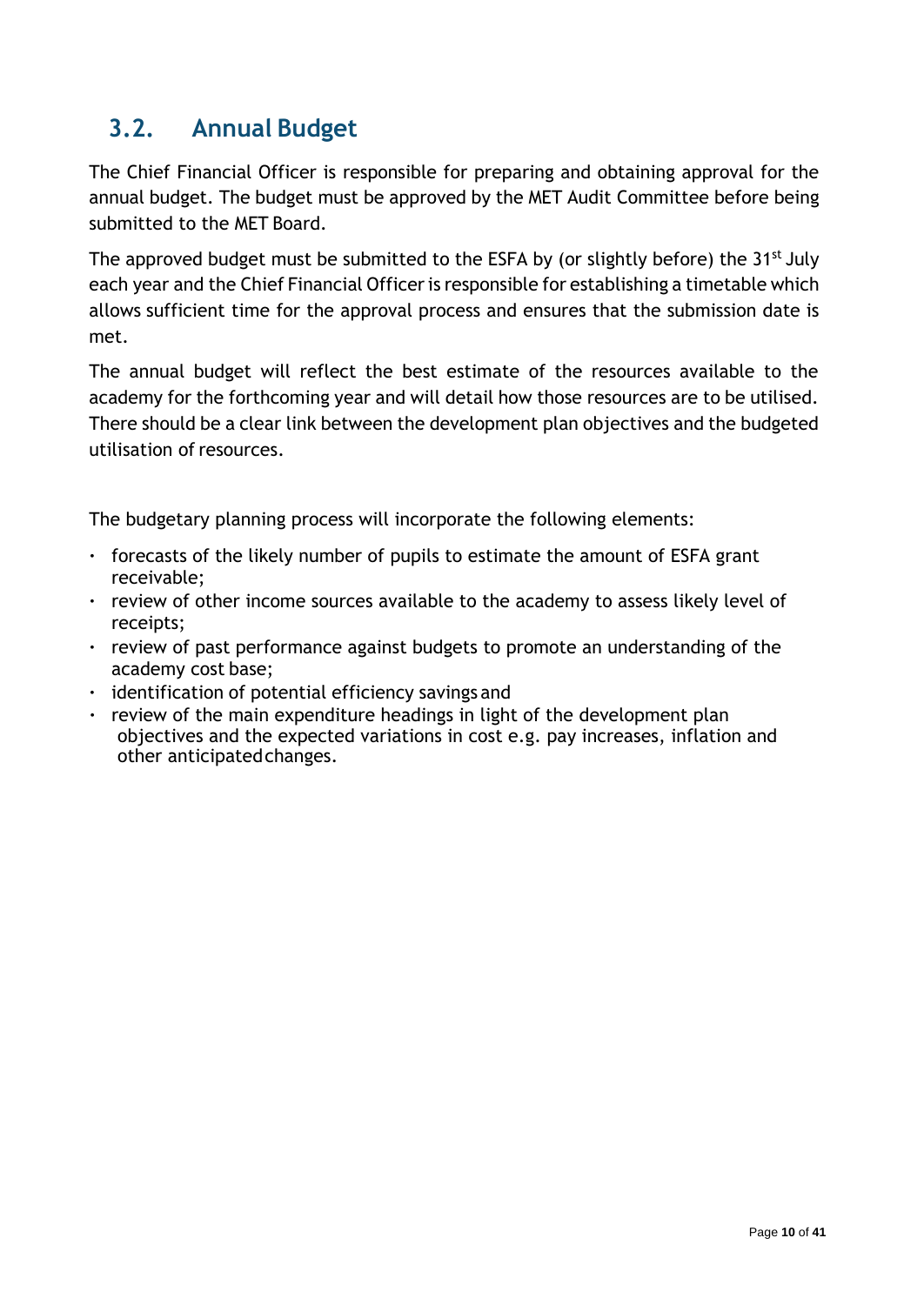## <span id="page-10-0"></span>**3.3. Budget format**

Budgets are created centrally by the Central Finance Team using PS Budgeting.

#### <span id="page-10-1"></span>**3.4. Budget preparation timeline**

| End of April | Indicative budgets are developed for coming Sept-August year with<br><b>Headteachers</b> |
|--------------|------------------------------------------------------------------------------------------|
| End of May   | Consolidated budget prepared and approved by CEO                                         |
| End of June  | Audit Committee & Board approve consolidated & individual budgets                        |
| Early July   | Approved budgets passed to schools                                                       |

#### <span id="page-10-2"></span>**3.5. Balancing the Budget**

Each School is required to propose a balanced budget based upon expected funding levels for the following year. This should include all forecasted grant and commercial revenue, and the costs associated to deliver planned activities. Daily operating expenses should never be budgeted to come from Reserves or Contingency, and must be allocated to the annual funding received.

Comparison of estimated income and expenditure will identify any potential surplus or shortfall in funding. If shortfalls are identified, opportunities to increase income should be explored and expenditure headings will need to be reviewed for areas where cuts can be made. This may entail prioritising tasks and deferring projects until more funding is available. Plans and budgets will need to be revised until income and expenditure are in balance. In line with the Trust Budgeting policy, all entities that have been part of the Trust for more than 12 months are required to set balanced budgets, and include an annual contingency figure as determined by the TrustBoard.

## <span id="page-10-3"></span>**3.6. Contingency Requirement**

Each school that has been a member of the Trust for more than 12 months is required to include within their balanced budget a contingency figure equivalent to 2% of their forecast GAG income. The contingency is only to be used for unbudgeted exceptional costs and should not be viewed as a "cost overrun pool" that is readily available to offset any normal operating expenditure that is higher than budget. This situation would indicate that an unrealistic budget had been initially proposed.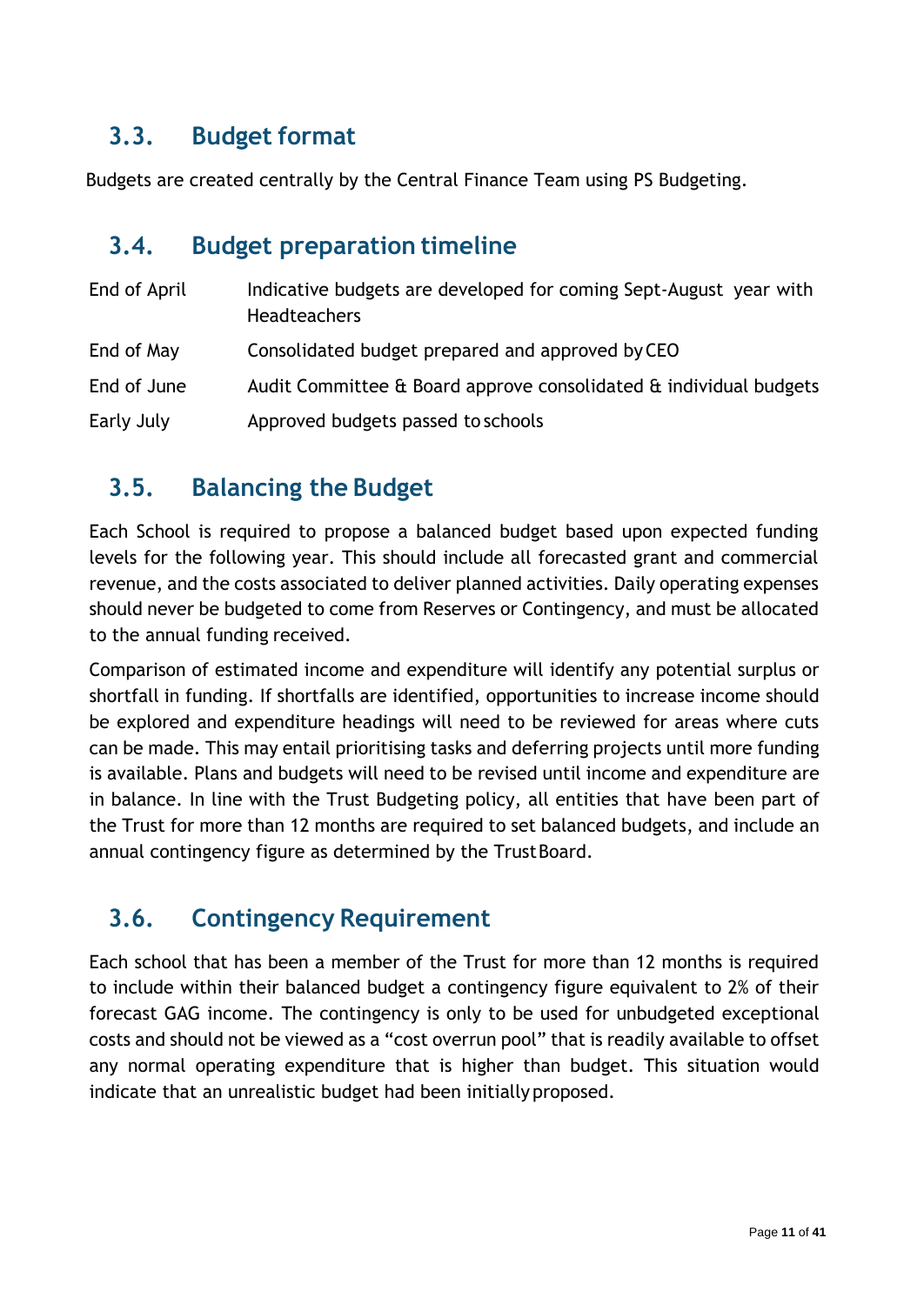## <span id="page-11-0"></span>**3.7. Finalising the Budget**

A draft budget should be prepared by the Chief Financial Officer/Headteacher in each academy for approval by the CEO, the Audit Committee and the Board. The budget should be communicated to all staff with responsibility for departmental budgets so that everyone is aware of the overall budgetary constraints. The Chief Financial Officer will consolidate all budgets into one organisational Trust budget for submission to the Board.

The budget should be accompanied by a statement of assumptions and hierarchy of priorities so that if circumstances change, it is easier for all concerned to take remedial action. The budget should be seen as a working document which may need revising throughout the year as circumstanceschange.

#### <span id="page-11-1"></span>**3.8. Monitoring and Review**

Monthly reports will be prepared by the Chief Financial Officer. The reports will detail actual income and expenditure against budget both for budget holders and at a summary level for the Headteacher and the Audit Committee. The Chair of Trustees will review the Management Accounts monthly. Any potential overspend against the budget must in the first instance be discussed with theHeadteacher.

The monitoring process should be effective and timely in highlighting variances in the budget so that differences can be investigated and action taken where appropriate. If a budget overspend is forecast it may be appropriate to wire money from another budget or from the contingency, inline with the delegated financial powers.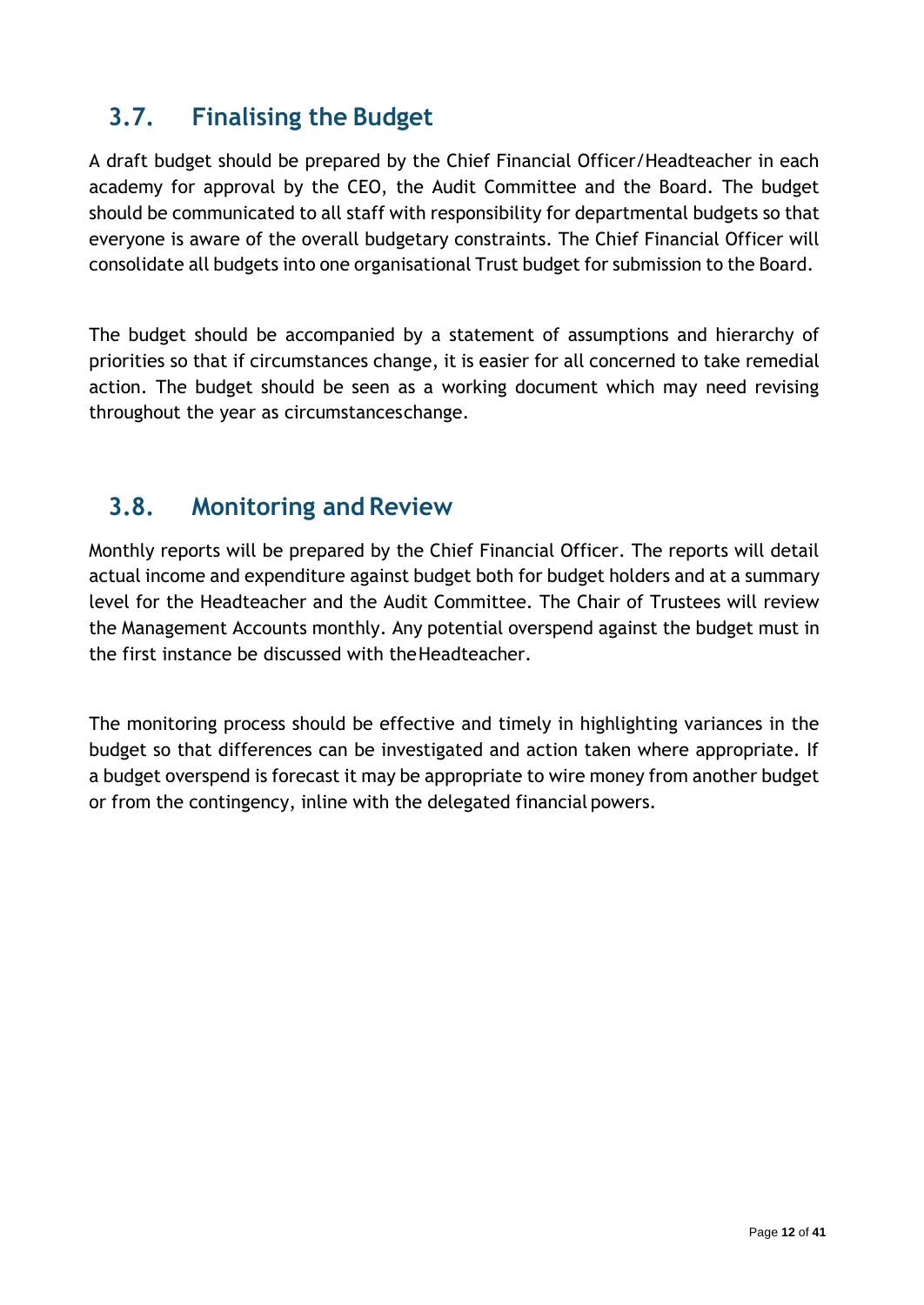# <span id="page-12-0"></span>**4.Reserves Policy**

Reserves are different to annual operating expenditure. Reserves are to be used for strategic development plans of the schools, and activities occurring on a day to day basis should not be funded from reserves.

Reserves belong to the Trust, and are to be used at the discretion of the Trustees. It is the Trustees' responsibility to ensure that the Trust remains a Going Concern and to hold such reserves that it determines appropriate to support the going concern nature of the Trust, and its individual member schools. It is the Trustees' current view that the Trust should hold a minimum of 1 months operating costs as Free Reserves, and should be working towards establishing reserves of 2 month's operating costs. Free Reserves are identified as cash balances over and above the recurring business cycle's cashflow, and which are not committed to any otherusage.

The Trustees have determined that the charitable company requires reserves for the following purposes:

- To cover statutory obligations and to wind up its own affairs in an orderly way; if so decided
- To provide working capital for projects with late payment dates and to fund initiatives of importance to furthering the objects of the Trust
- To meet the costs of planned major capitalexpenditure

All these calls on reserves are inter-related, so that reserves ultimately held to cover statutory obligations may be used as working capital in the short term, where it is known that funding will eventually be received. The long term objective is thatseparate sums should be designated to meet statutory objectives and for working capital needs.

Any unspent funds at the end of each financial year within each school will be transferred to MAT reserves to enable the Trustees to assign reserves to any strategic project arising in the future in any school or the MAT as a whole. Reserves accruing to each school will be identifiable and be used by the Trustees when reviewing applications for use of reserves.

At all times the Trustees pay due regard to the benefit of utilising reserves whilst minimising the risk to the Trust of cash flow implications. These reserves held by the Trust at present largely constitute the reserves transferred to it by the Local Authority upon conversion of the schools to Academy status and are therefore not representative of surpluses made in its normal day to day operations.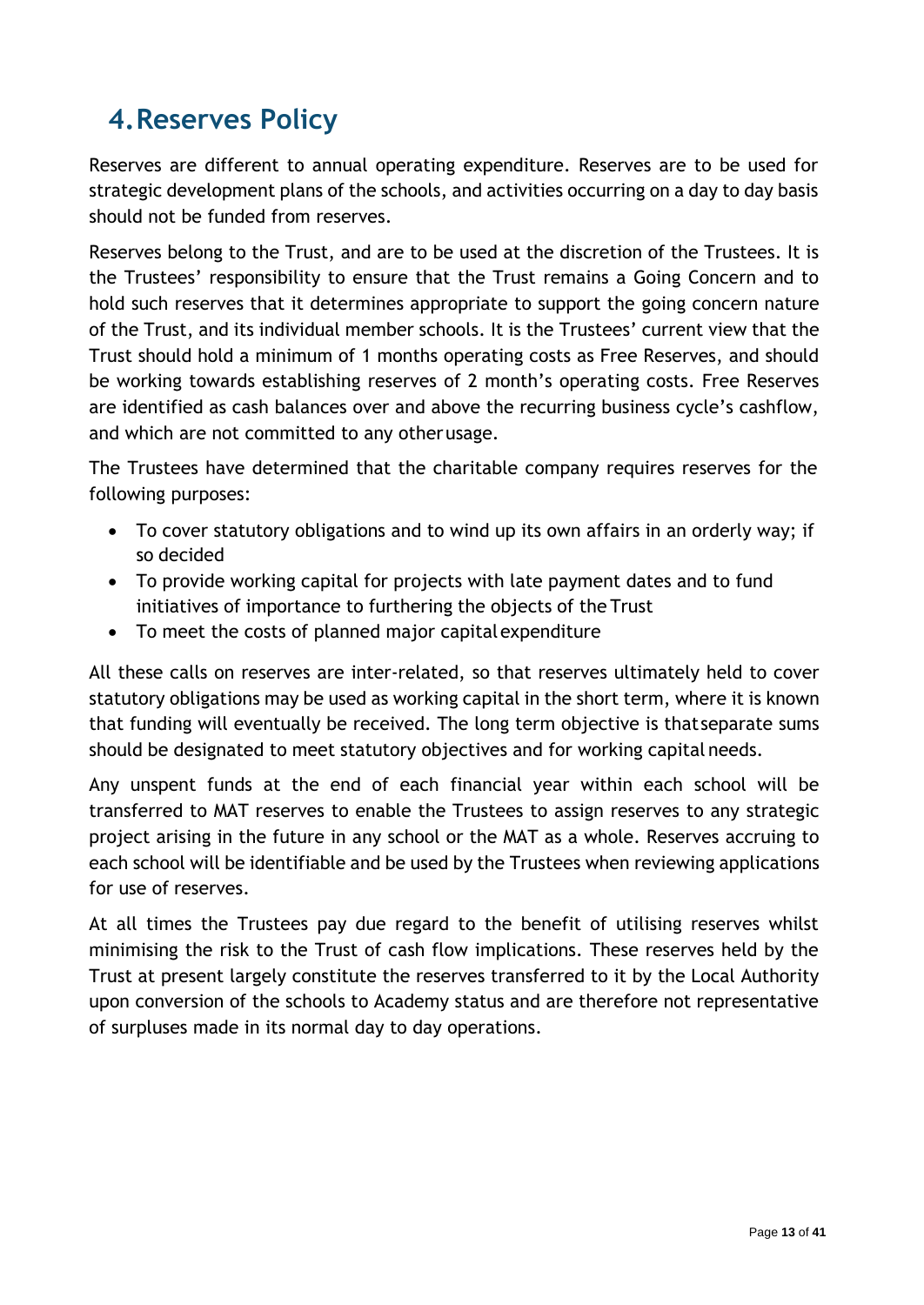# <span id="page-13-0"></span>**5.Treasury & Investment Policy**

Previous audit committees instructed the following policies to be enacted with regards to our cash holdings:

- To be invested in risk free vehicles. This was previously a requirement of the Academies Financial Handbook, but has now been lifted, although Trustees must have due regard for the risks of investments, and their suitability for the investment of tax payers funds.
- To be cash or cash equivalent investments
- To be held in notice or call accounts wherever best returns could be earned, for a notice period of not more than 3 months
- To be held in each individual school to where the monies accrue.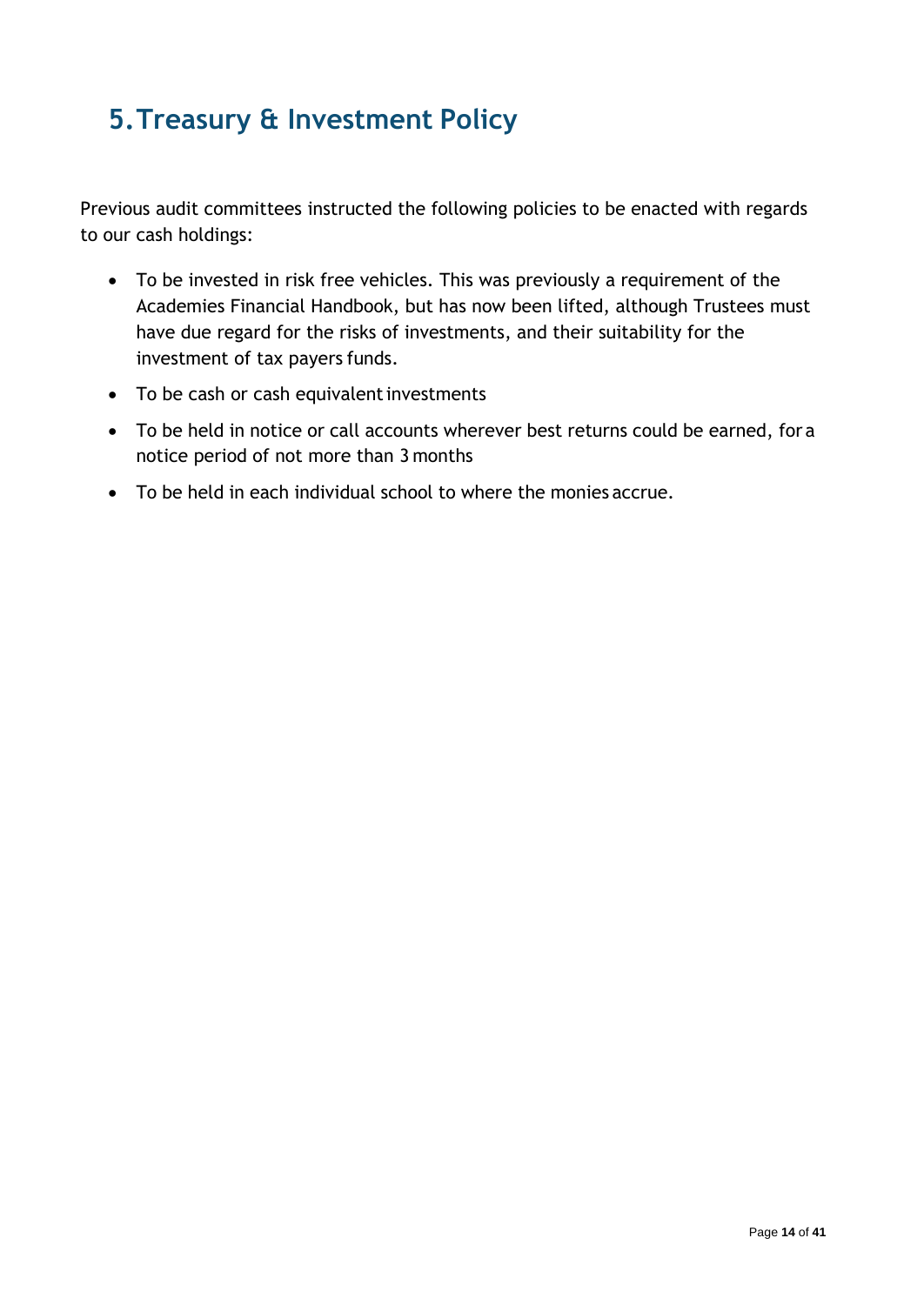# <span id="page-14-0"></span>**6.Payroll**

The main elements of the payroll system are:

- staff appointments;
- payroll administration and
- payments

#### <span id="page-14-1"></span>**6.1. Staff Appointments**

The Headteacher in conjunction with the CEO and Central Team approves a staffing structure for each academy. Changes can only be made to this structure with the approval of the Central Team who must ensure that adequate budgetary provision exists for the proposed changes.

The Head Teacher in conjunction with the CEO has authority to appoint staff within the authorised establishment. The Head Teacher is appointed in consultation with the MAT. The HR Department must maintain personnel files for all members of staff which include contracts of employment. All personnel changes must be notified to the HR Department. Payments may not be made until after the correct submission of information by individuals.

The HR Department must keep the personnel records and the Single Central Record up to date in a timely manner.

#### <span id="page-14-2"></span>**6.2. Payroll Administration**

The academy payroll is being processed by an outsourced consultancy company trading as Dataplan. Master personnel records are held on SIMS and by Dataplan, access to which is password controlled. Password control procedures and backup arrangements are described in section two of this policy. The master record on the packages contains:-

- pay scale
- duty information & hours
- bank account details;
- taxation status;
- personal details and
- any deductions or allowancespayable

Changes to contracts, including details of any new appointments, terminations, contract changes or additional payments are prepared by the HR Department and must be authorised by the Head Teacher, CEO, HR & Operations Director or CFO before being submitted to the payroll provider.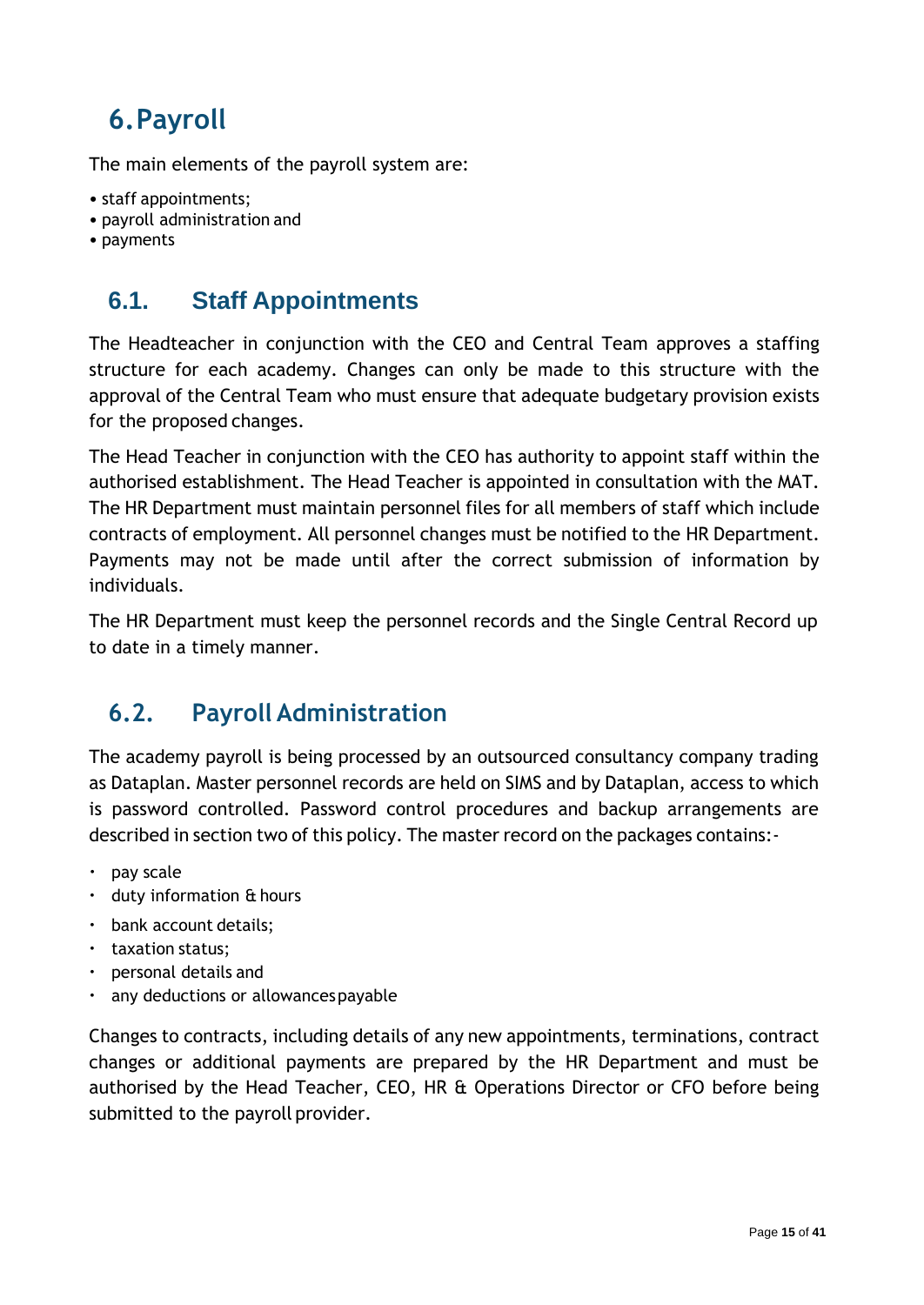New staff can only be added to the payroll with the express authorisation of the Head Teacher in conjunction with the CEO. New staff must complete all relevant payroll documents issued by the school office or HR department. Failure to do this may result in non payment of salary. In these circumstances, the salary payment may not be made until the next payroll run in the followingmonth.

The HR Department must complete the monthly staff return which provides details for any sickness and other absences to the payroll provider so any necessary adjustments can be made to pay.

Overtime claims must be submitted to the HR Department for checking and coding within the timeframes decided upon by the Trust in order to process for payroll. All overtime claims must be approved by the Head Teacher before processing for payment.

#### <span id="page-15-0"></span>**6.3. Payments**

After the payroll has been processed but before payments are dispatched a print of salary payments by individual and showing the amount payable in total must be provided so it can be reviewed by the HR Department. This should be reviewed against the previous month's gross salary payments to check adjustments have been made for new appointments, resignations, pay increases and to ensure that no payments have been added for non school staff. The data must be reviewed and authorised together with authority to release payment by the HR Department and the Head Teacher, CEO, CFO or HR & Operations Director. This process is managed directly online through the Dataplan system.

Once approved, Dataplan, the external payroll provider, will process all payments via BACS and provide pay slips for staff electronically. Deductions will be made for tax, national insurance, pensions and any childcare vouchers or bike scheme paymentsdue.

After the payroll has been processed the salary information will be added to the Accounts System by the central Finance team and a monthly check run on the budget vs actual. Discrepancies identified will be investigated. On an annual basis the HR Department must check for each member of staff that the gross pay per the payroll system agrees to the contract of employment held on the personnel file on SIMS.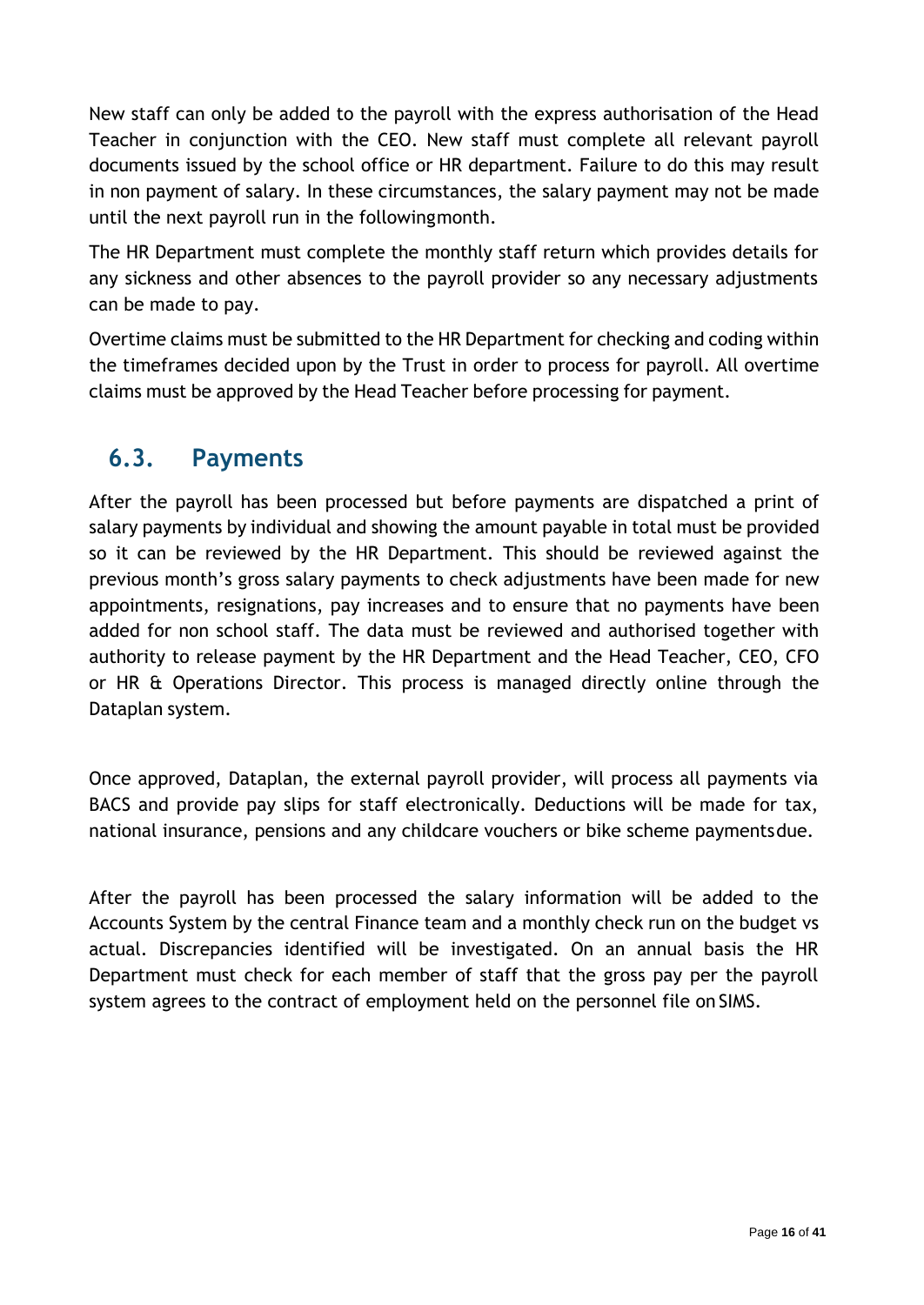# <span id="page-16-0"></span>**7.Purchasing**

The Trust wants to achieve the best value for money from all our purchases. This means we want to get what we need in the correct quality, quantity and time at the best price possible. A large proportion of purchases will be paid for with public funds and they need to maintain the integrity of these funds by following the general principles of:

- **Probity,** it must be demonstrable that there is no corruption or private gain involved in the contractual relationships of theacademy;
- **Accountability,** the academy is publicly accountable for its expenditure and the conduct of its affairs;
- **Fairness,** that all those dealt with by the academy are dealt with on a fair and equitable basis.

## <span id="page-16-1"></span>**7.1. Purchasing**

Budget holders will be informed of the budget available to them at the start of the academic year. It is the responsibility of the budget holder to manage the budget and to ensure that the funds available are not overspent. Budget holders can check their budget balance through their PSF logons.

In the first instance a supplier should be chosen from the list of approved suppliers maintained within PSF. A quote or price should be obtained before any order is placed, except in the case of maintenance calls where the duration and final cost is unknown at the time of call out. If the budget holder considers that better value for money can be obtained by ordering from a supplier not on the approved supplier list, i.e. a better price is found on the internet, this must completed on a new supplier form and passed to the central Finance team so the school payment cards can be used to make the payment or a new supplier set up on the Accounts System.

**All orders** must be made, or confirmed, quoting an approved purchase order number raised in PS Financials.

The Administrator responsible for purchasing within the school must make appropriate arrangements for the delivery of goods to the academy. On receipt a thorough check of the goods received must be made against the goods received note (GRN) and this should be recorded in PS Financials. Any discrepancies between the goods delivered and the GRN should be raised immediately with the supplier by the person conducting the check. If any goods are rejected or returned to the supplier because they are not as ordered or are of sub-standard quality, this should be updated in PS Financials. The Central Finance Team will keep a central record of all goods returned to suppliers.

All invoices should be sent to the Central Finance team. They will then enter the invoice onto the system.

The budget holder will receive the invoice via PS Financials for approval.

Payments will be made by the chosen payment method (BACS is the default), on a payment run processed at a maximum of twice per month.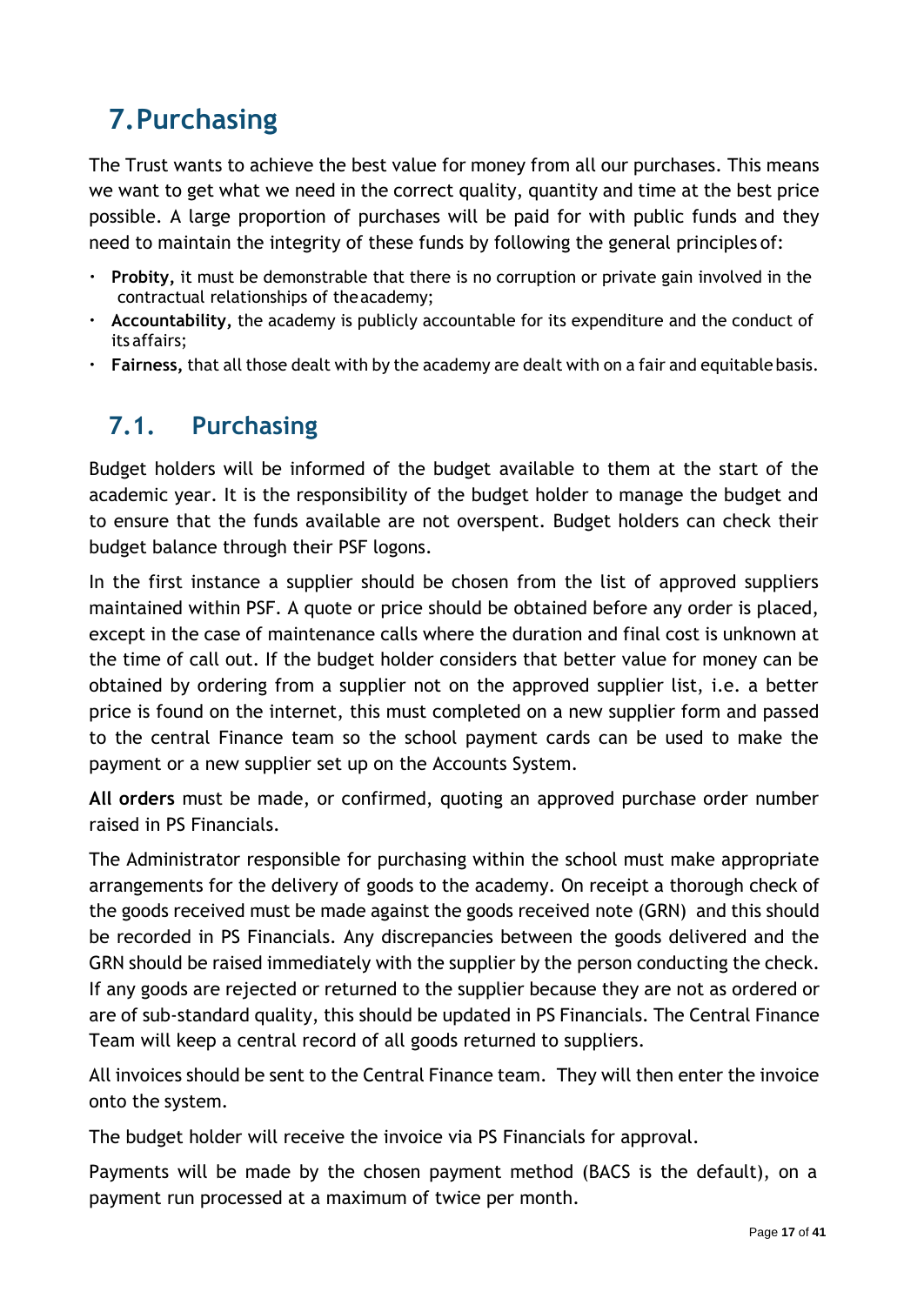Suggested payment reports will be printed off and the Headteacher of the school will be requested to check and approve the payment. This will then be countersigned by the MET Central Finance team before payment is processed.

#### <span id="page-17-0"></span>**7.1.1. Orders over £3,000 but less than £10,000**

All staff have a requirement to ensure that they are making purchases for the best value for money, and to take best efforts to ensure they are receiving a fair price for services. For purchases above £3,000 but less than £10,000 staff are expected to have researched appropriate costs before submitting a purchase order request, and are required to give evidence of this this research on the PurchaseOrder.

#### <span id="page-17-1"></span>**7.1.1. Orders between £10,000 and £30,000**

At least **three** written quotations should be obtained for all orders between £10,000 and £30,000 to identify the best source of the goods/services. Written details of quotations obtained should be prepared and retained by budget holders for audit purposes. Telephone quotes are acceptable if these are evidenced and written confirmation of quotes has been received before a purchase decision is made. Purchases and contracts over £10,000 are required to be approved by the MET AuditCommittee.

#### <span id="page-17-2"></span>**7.1.2. Orders over £30,000**

All goods/services ordered with a value over £30,000, or for a series of contracts which in total exceed £30,000 must be subject to formal tendering procedures. For purchases that may fall under EU procurement rules current regulations must be complied with. Purchases fitting this level of expenditure must be referred to the MET Audit Committee.

## <span id="page-17-3"></span>**7.2. Forms of Tenders**

There are three forms of tender procedure: open, restricted and negotiated and the circumstances in which each procedure should be used are described below.

- 1) **Open Tender:** This is where all potential suppliers are invited to tender. The budget holder must discuss and agree with the Operations Manager how best to advertise for suppliers e.g. general press, trade journals or to identify all potential suppliers and contact directly if practical. This is the preferred method of tendering, as it is most conducive to competition and the propriety of public funds.
- 2) **Restricted Tender:** This is where suppliers are specifically invited to tender. Restricted tenders are appropriate where:
- there is a need to maintain a balance between the contract value and administrative costs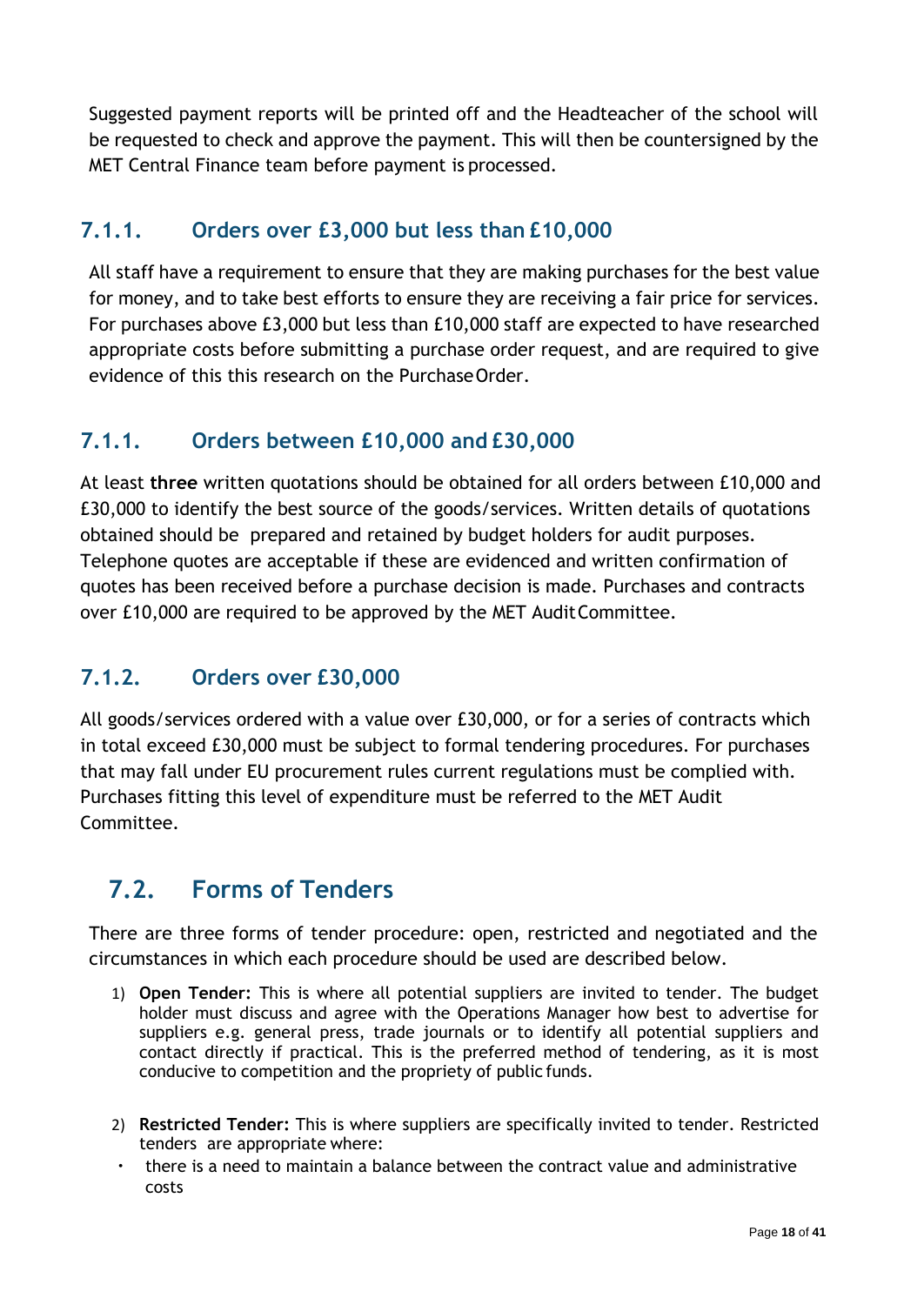- a large number of suppliers would come forward or because the nature of the goods are such that only specific suppliers can be expected to supply the academy's requirements
- the cost of publicity and advertising are likely to outweigh the potential benefits of open tendering.
- 3) **Negotiated Tender:** The terms of the contract may be negotiated with one or more chosen suppliers. This is appropriate in specificcircumstances:
	- the above methods have resulted in either no or unacceptable tenders
	- only one or very few suppliers areavailable
	- extreme urgency exists
	- additional deliveries by the existing supplier arejustified

#### **7.2.1. Preparation for Tender**

Full consideration should be given to:

- the objective of the project
- overall requirements
- technical skills required
- after sales service requirements
- form of contract

It may be useful after all requirements have been established to rank requirements (e.g. mandatory, desirable and additional) and award marks to suppliers on fulfilment of these requirements to help reach an overall decision.

#### **7.2.2.Invitation to Tender**

If a restricted tender is to be used then an invitation to tender must be issued. If an open tender is used an invitation to tender may be issued in response to an initial enquiry. An invitation to tender should include the following:

- introduction/background to the project;
- scope and objectives of theproject;
- technical requirements;
- implementation of the project;
- terms and conditions of tender and
- form of response

#### **7.2.3. Aspects to Consider**

#### Financial

- Like should be compared with like and if a lower price means a reduced service or lower quality this must be borne in mind when reaching adecision.
- Care should be taken to ensure that the tender price is the total price and that there are no hidden or extra costs.
- Is there scope for negotiation?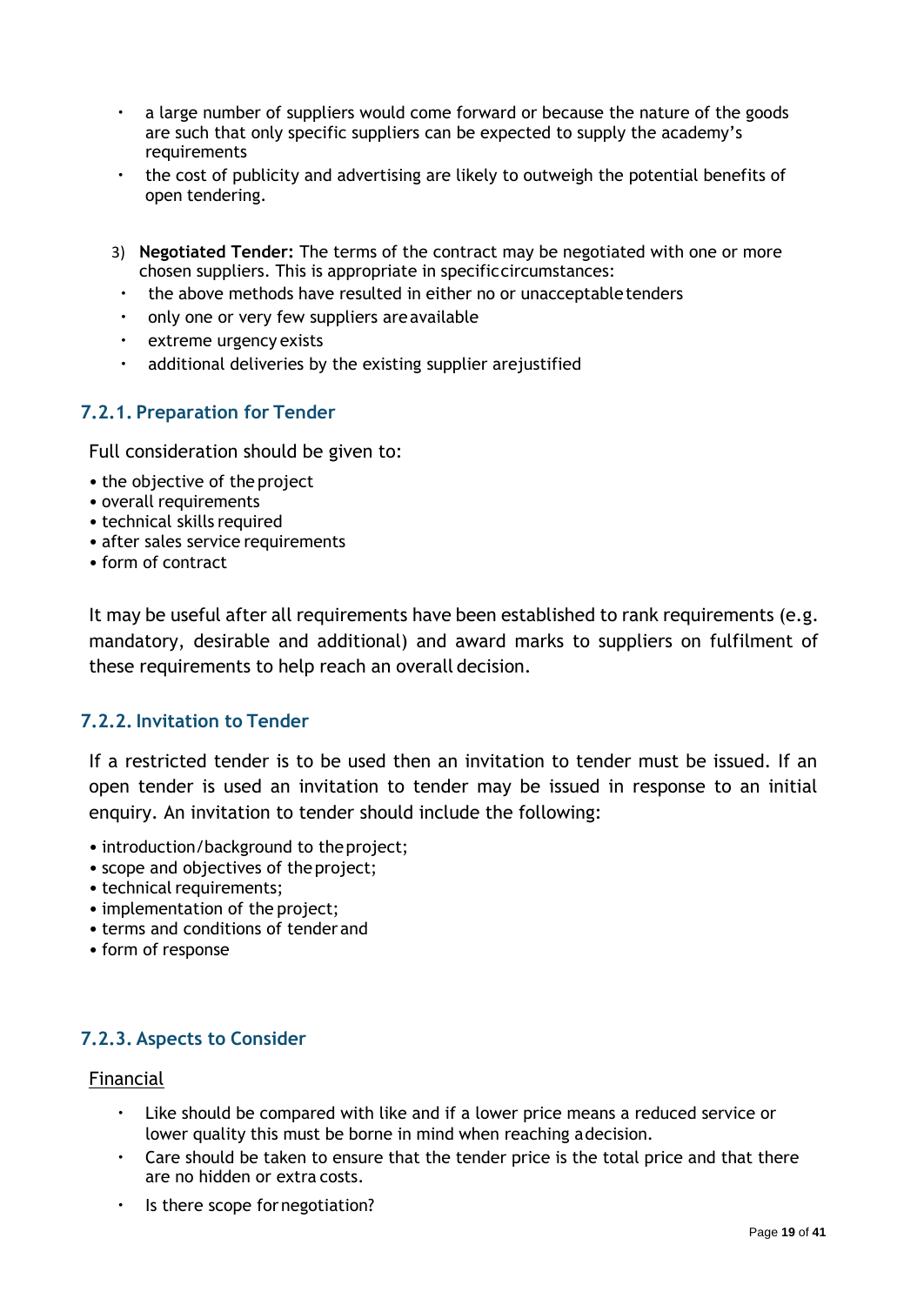#### Technical/Suitability

- Qualifications of the contractor
- Relevant experience of thecontractor
- Descriptions of technical and servicefacilities
- Certificates of quality/conformity withstandards
- Quality control procedures
- Details of previous sales and references from past customers.

#### Other Considerations

- Pre sales demonstrations
- After sales service
- Financial status of supplier. Suppliers in financial difficulty may have problems completing contracts and in the provision of after sales service. It may be appropriate to have an accountant or similarly qualified person examine audited accounts etc.

#### **7.2.4. Tender Acceptance Procedures**

The invitation to tender should state the date and time by which the completed tender document should be received by the academy. Tenders should be submitted in plain envelopes clearly marked to indicate they contain tender documents. The envelopes should be time and date stamped on receipt and stored in a secure place prior to tender opening. Tenders received after the submission deadline should not normally be accepted.

#### **7.2.5. Tender Opening Procedures**

All tenders submitted should be opened at the same time and the tender details should be recorded. Two persons should be present for the opening of tenders as follows:

• For contracts over £30,000 - either the CEO, CFO, HR & Operations Director, the Head Teacher or a member of the Audit Committee.

A separate record should be established to record the names of the firms submitting tenders and the amount tendered. This record must be signed by both people present at the tender opening.

#### **7.2.6. Tendering Procedures**

The evaluation process should involve at least two people, drawn from the following list:

- CEO
- CFO
- HR & Operations Director
- Chair of Board
- Member of Audit Committee
- Headteacher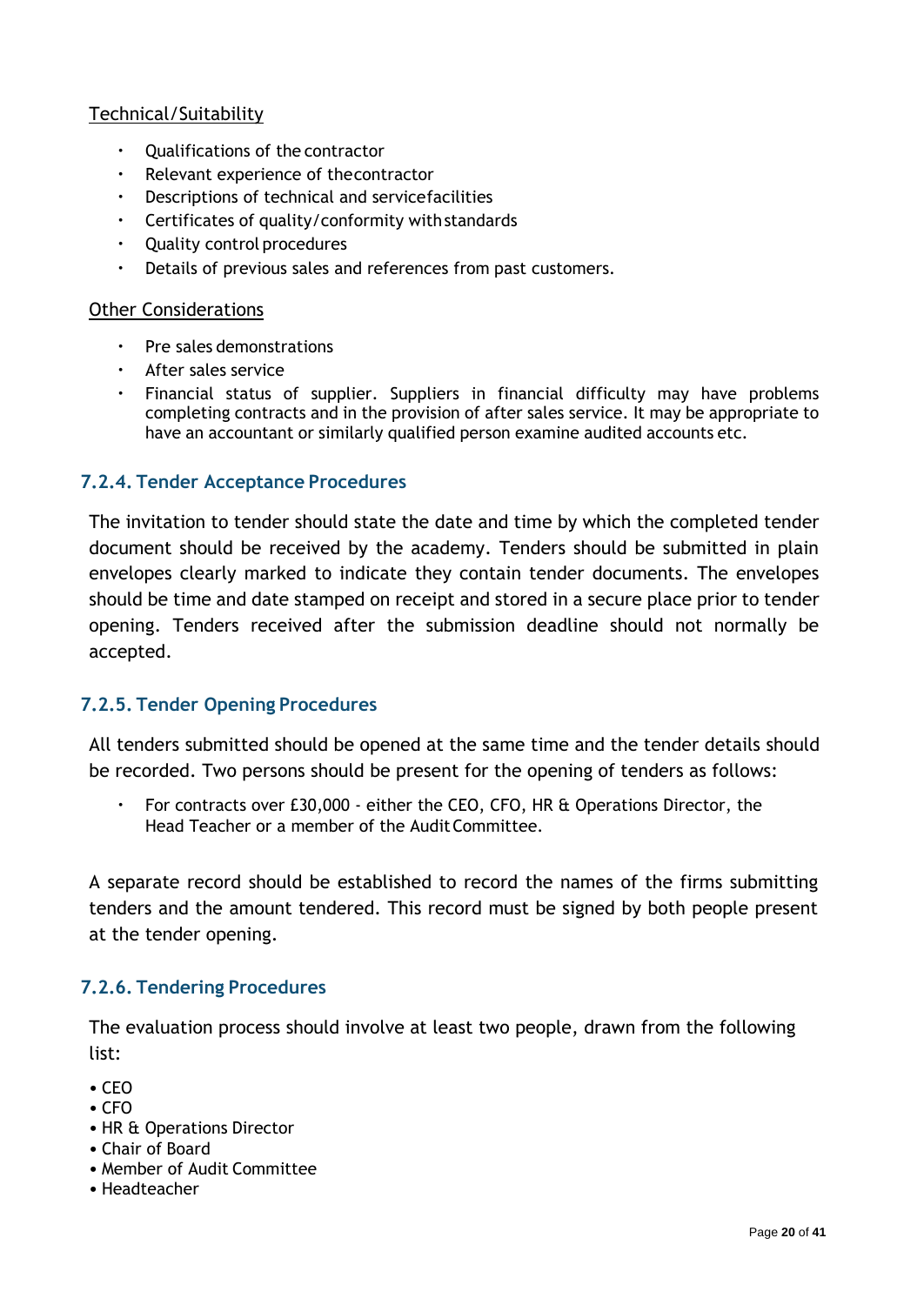Where tenders are above the value of £30,000, the process must include someone from the Audit Committee.

Those involved should disclose all interests, business and otherwise, that might impact upon their objectivity. If there is a potential conflict of interest then that person must withdraw from the tendering process. Those involved in making a decision must take care not to accept gifts or hospitality from potential suppliers that could compromise or be seen to compromise theirindependence.

Full records should be kept of all criteria used for evaluation and a report should be prepared for the Audit Committee highlighting the relevant issues and recommending a decision. Where required by the conditions attached to a specific grant from the ESFA, the department's approval must be obtained before the acceptance of a tender. The accepted tender should be the one that is economically most advantageous to the academy. All parties should then be informed of the decision.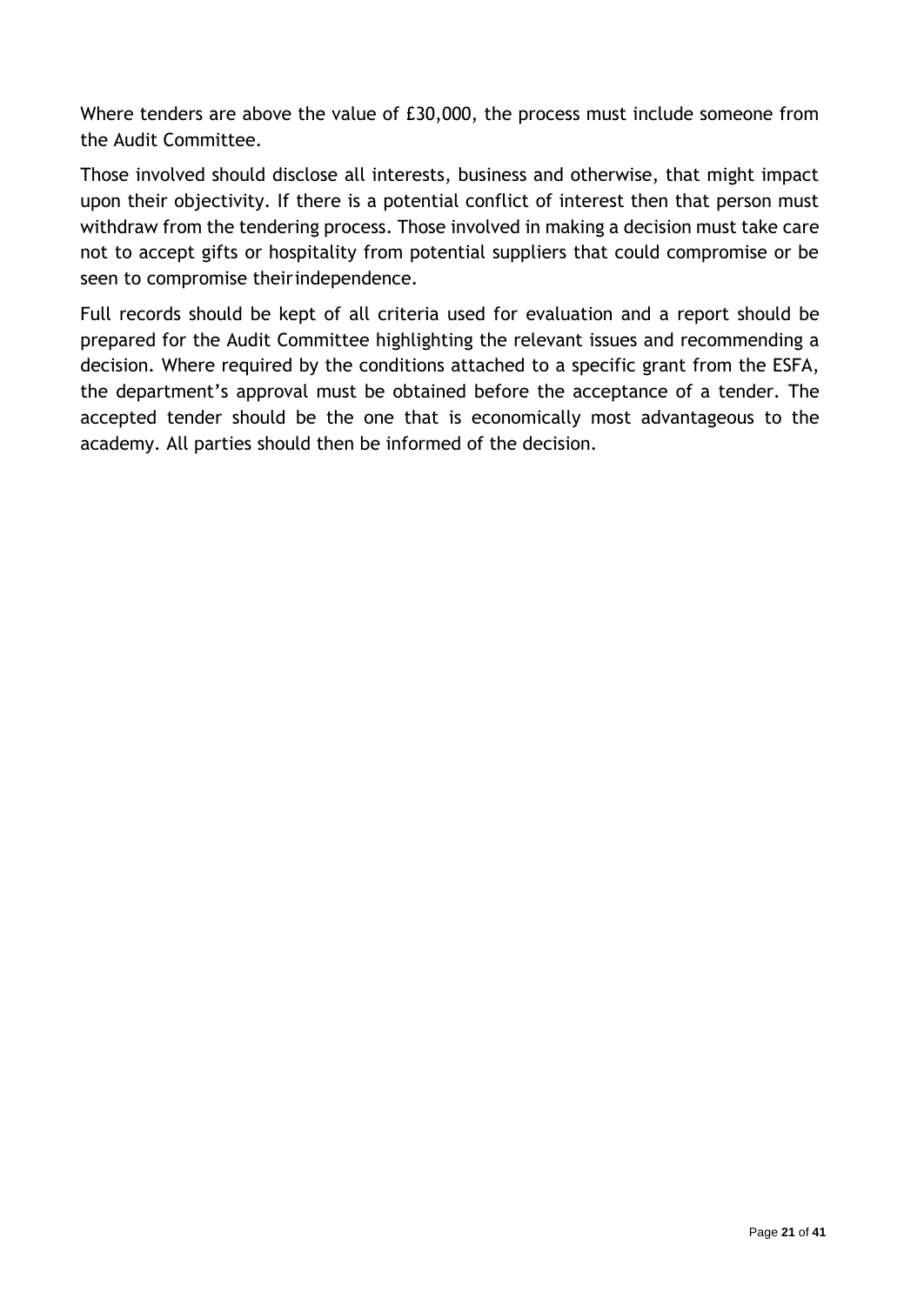## <span id="page-21-0"></span>**8. Income**

The main sources of income for the academy are the grants from the ESFA and from sponsors (if applicable). The receipt of these sums is monitored directly by the Central Finance Team who is responsible for ensuring that all grants due to the academy are collected.

The academy also obtains income from:

- students, mainly for trips, dinner, andclubs
- the public, mainly forlettings
- Other schools and organisations for consultancy services

#### <span id="page-21-1"></span>**8.1. Trips**

A lead teacher must be appointed for each trip to take responsibility for the organisation of the trip. The sum to be charged for the trip must be discussed and authorised by the Headteacher using the appropriate trips permission form. The letter and permission slips will then be prepared by the staff within the school and a record created of all the students going on the trip. Parents will be encouraged to make all payments using the electronic payment system to reduce cash handling in the office. For payments made by cash the Finance office will record the payment as received and issue a receipt for the parent/student. The School Administrator should maintain an up to date record for each student showing the amount paid and the amount outstanding. This record should be sent to the lead teacher on a weekly basis so they can chase up additional permission slips and payments, or be available through the electronic payment system ondemand

#### <span id="page-21-2"></span>**8.2. Catering Income**

Parents should be encouraged to pay dinner money half termly in advance using the electronic payment system to reduce cash handling in the office. Details should be sent out at the end of each half term detailing the balance on the dinner money account and detailing the amount to be paid for the coming term. Parents who struggle to pay halftermly may pay weekly but the school should question the parents further to assess whether they may be entitled to free school meals and support them with their application whereverpossible.

The school is responsible for recording, entering and banking any locally received dinner money. Anyone else receiving dinner money payments must ensure they are locked in the safe immediately. Dinner money should be checked and entered at least once each week. Receipts should be issued to confirm receipt of payment or account statements printed off when required. The Head Teacher must be notified immediately of any discrepancies. Monthly reconciliation should take place between receipts and invoices from providers.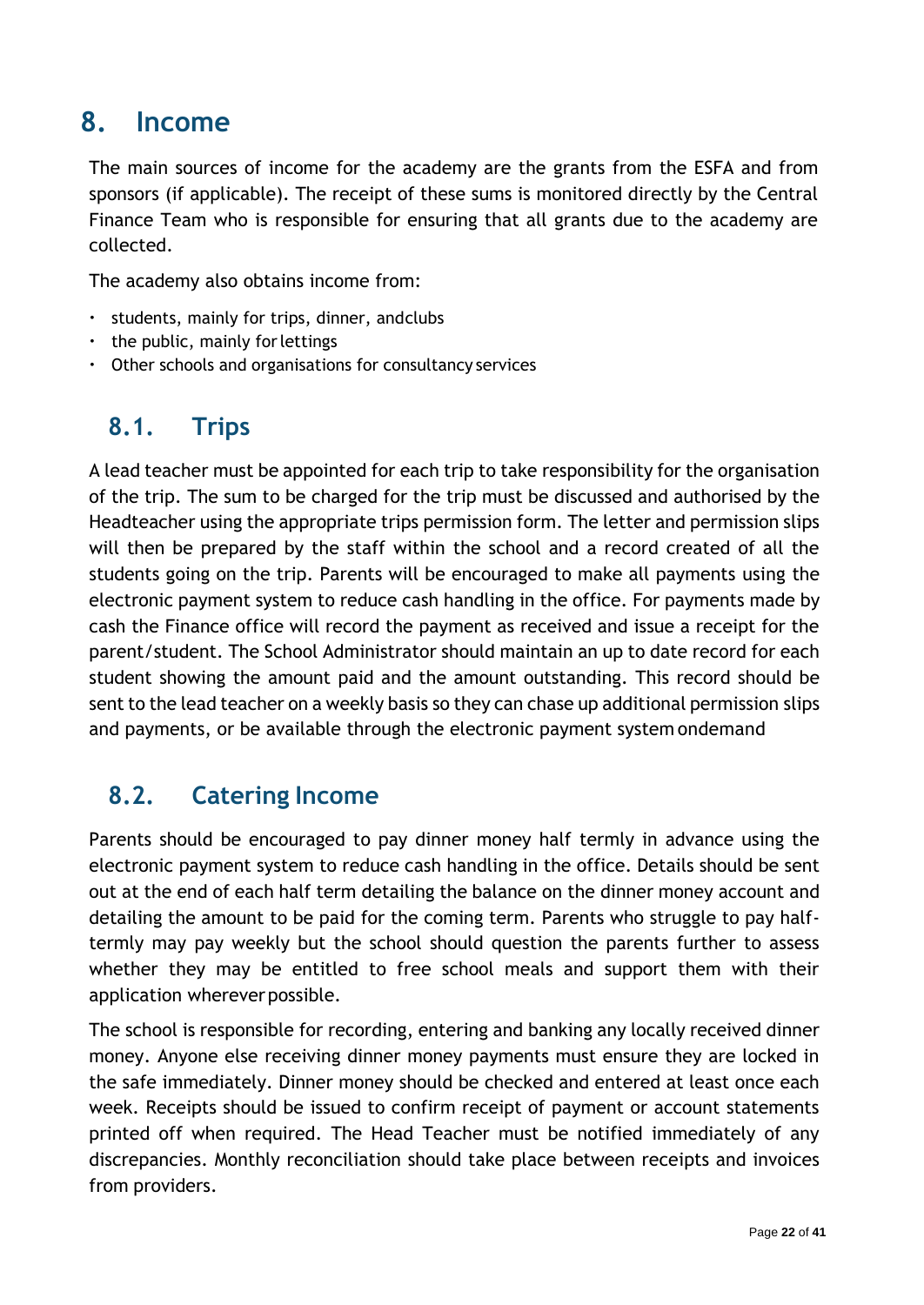#### <span id="page-22-0"></span>**8.3. Dinner Numbers Reconciliation**

Where academies meet the cost of catering appropriate reconciliations must take place. The school administrator or other designated staff will provide the kitchen with the daily numbers each day using the appropriate form. The weekly client recharge form from the kitchen must be cross-checked against the form for the week. Any discrepancy between the numbers provided and the number of meals taken must be investigated immediately to ensure all the children who are entitled to meals (free and paid) are taking them and that children not registered for meals are not taking them.

#### <span id="page-22-1"></span>**8.4. Free School Meals**

Free School meals can only be provided if there is an entitlement.

#### <span id="page-22-2"></span>**8.5. Dinner Money Arrears**

Individual pupil's arrears should not exceed 10 serving days or £20.00 (whichever is the greater) at any one time. Parents/guardians should be notified as soon as the arrears for the individual pupil are outstanding for 5 servingdays.

The Headteacher and CFO should discuss any arrears the appropriate action to take in order to manage debt. Arrears cannot be written off without prior approval from the Headteacher.

The Headteacher should consider whether it is appropriate to inform Social Services where parents are not providing their children with money for school meals, or some other acceptable form of food.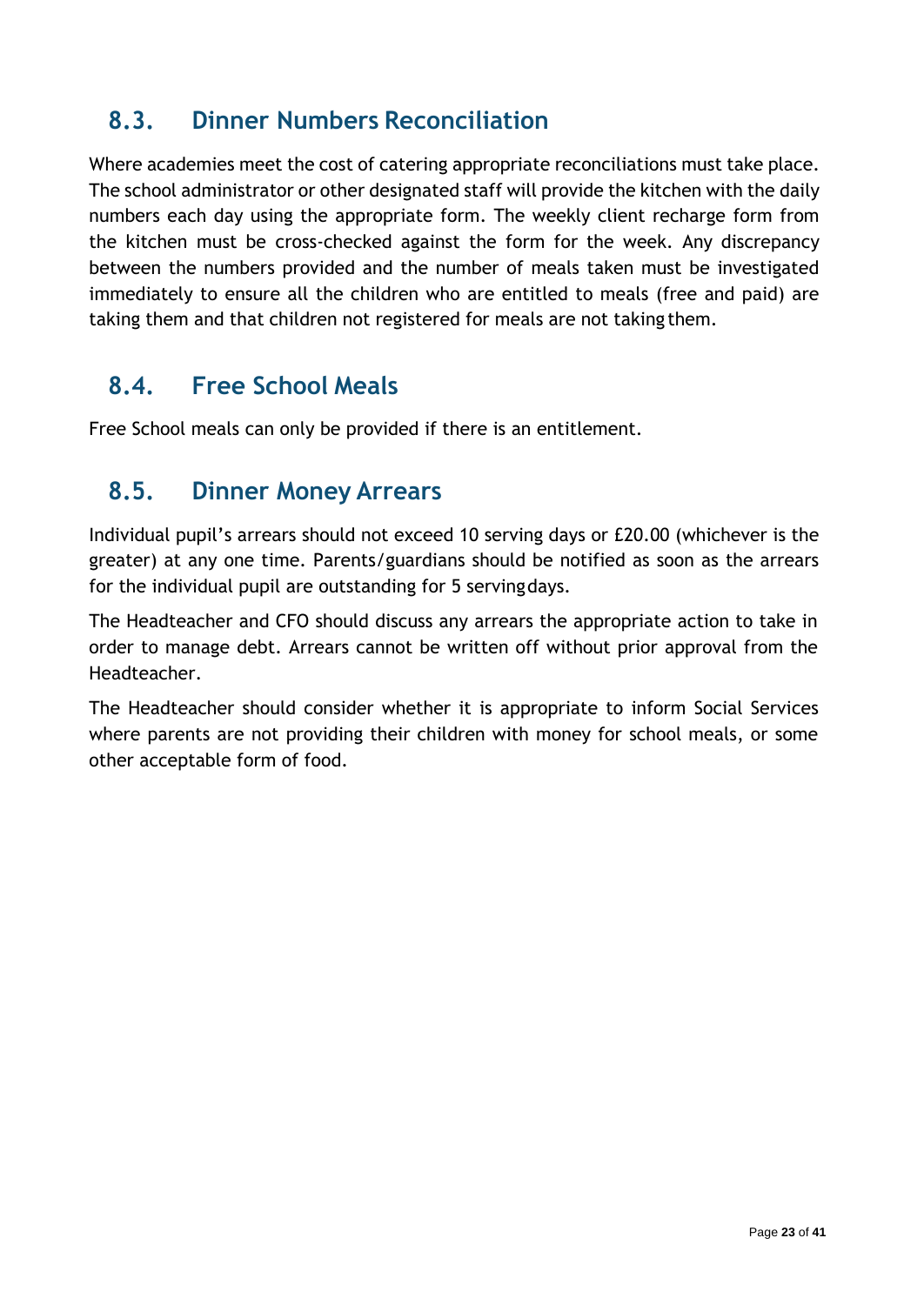#### <span id="page-23-0"></span>**8.6. Music Tuition**

The School Administrator in each school is responsible for collecting music tuition monies each term. Tuition should be set up on the electronic payment system and separately as a project within PS Financials. Where possible parents should be encouraged to make online payment using the electronic payment system to reduce cash handling in the office. The print-out and banking must be cross checked and signed by the School Administrator.

#### <span id="page-23-1"></span>**8.7. Clubs**

The School Administrator is responsible for the activity club sign-ups. Payment should be collected at the time of booking the club and all income must be recorded on PS Financials. The print out and banking must be cross-checked and signed by the School Administrator.

#### <span id="page-23-2"></span>**8.8. Lettings**

The School Administrator / Estates Manager is responsible for maintaining records of bookings of facilities and for identifying the sums due from each organisation. The invoice should be raised by the Central Finance Team and payment collected, ideally in advance except in the case of regular bookings where a trading history has been established.

#### <span id="page-23-3"></span>**8.9. Online Payments**

Online secure payments should be encouraged and facilitated where possible toreduce cash handling and reconciled against PS Financials weekly.

#### <span id="page-23-4"></span>**8.10. Debts**

No debts should be written off without the express approval of the Head Teacher/ Chief Financial Officer (the ESFA's prior approval is also required if debts to be written off are above the value set out in the annual fundingletter).

#### <span id="page-23-5"></span>**8.11. Custody**

Receipts should be issued (and copies retained) for all cash and cheques received where no other formal documentation exists. All cash and cheques must be kept in the safe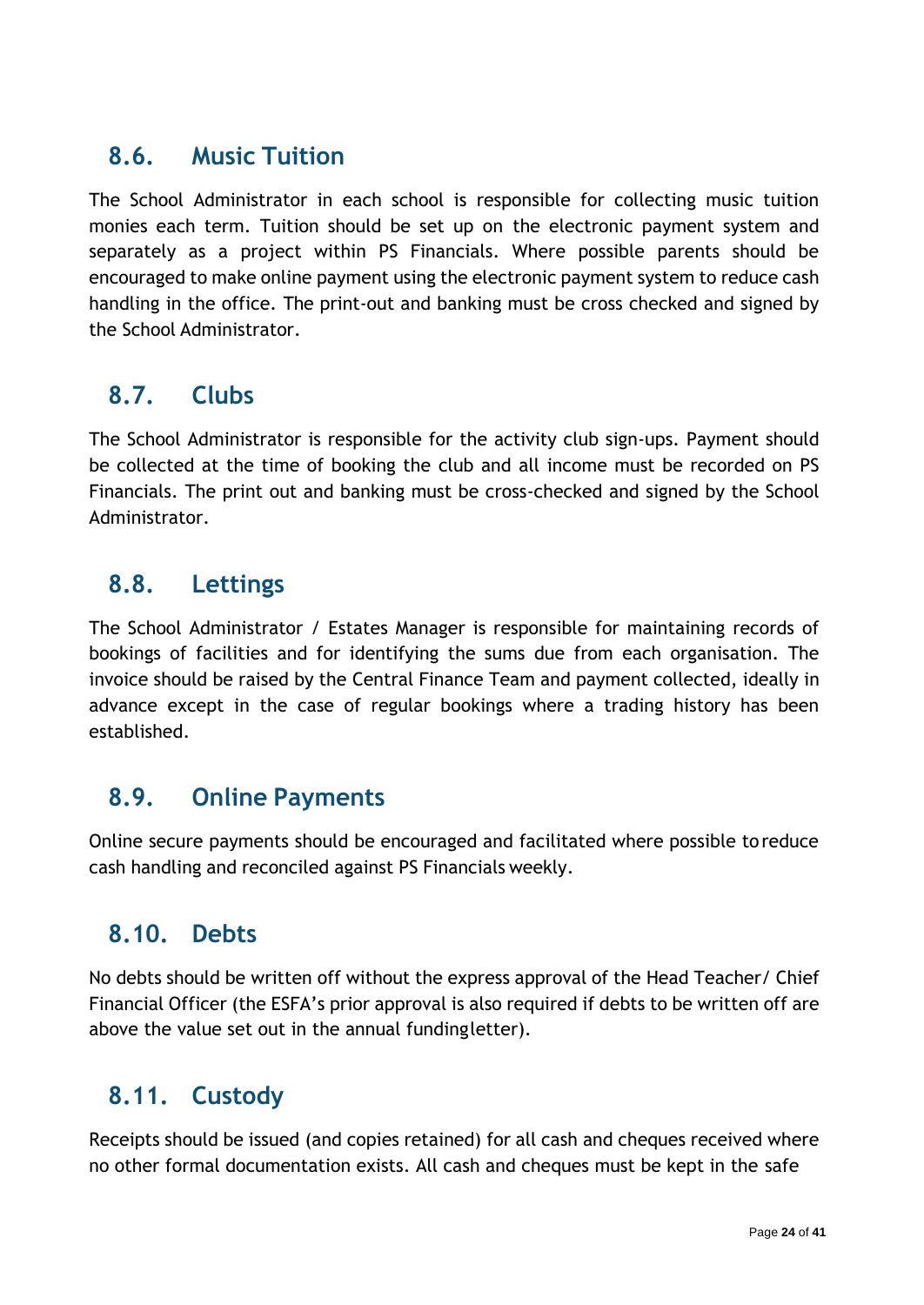prior to banking. Banking should take place half termly or more frequently if the sums collected exceed £2,500.

## <span id="page-24-0"></span>**8.12. Sales Ledger**

Monies collected must be banked in their entirety in the appropriate bank account. The School Administrator or other Finance Officer is responsible for listing all local income which has been banked and recorded on PS Financials. The sales ledger will be reconciled against the bank account each month and certified by the Central Finance Team.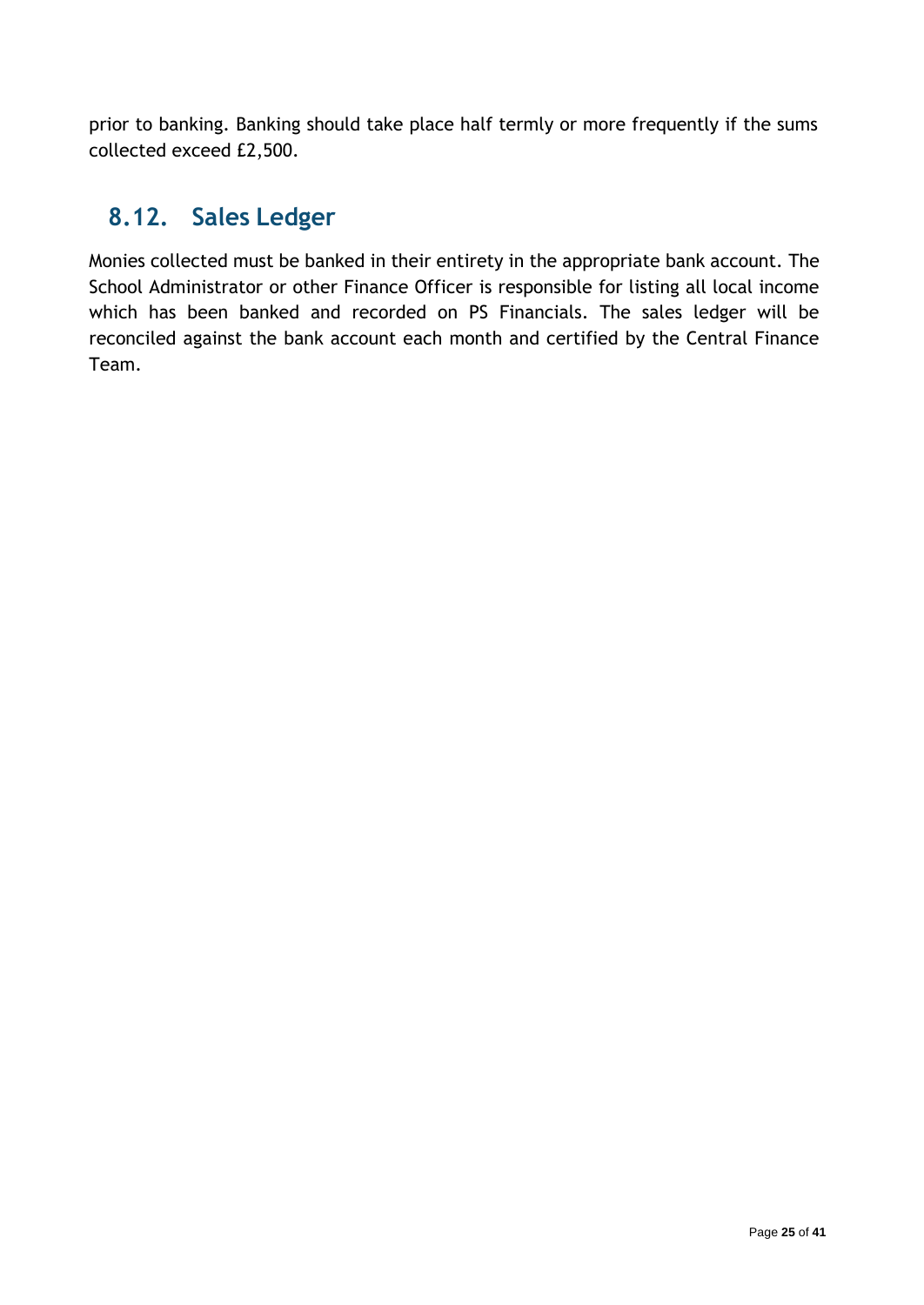# <span id="page-25-0"></span>**9. Cash Management**

#### <span id="page-25-1"></span>**9.1. Bank Accounts**

The opening of all accounts must be authorised by the Trust. Each Academy has 2 bank accounts – a current account and a money market account. The account signatories are:-

- Chair of Trust Board
- Chair of Audit Commitee
- CEO
- Chief Financial Officer
- Headteacher
- Deputy Headteacher(s) (at Headteacherdiscretion)

#### <span id="page-25-2"></span>**9.2. Deposits**

Particulars of any deposit must be entered on a copy paying-in slip, counterfoil or listed in a supporting book. The details should include:

- the amount of the deposit and
- <span id="page-25-3"></span>• a reference, such as the number of the receipt or the name of thedebtor.

#### **9.3. Payments and withdrawals**

All cheques and other instruments authorising withdrawal from academy bank accounts must bear the signatures of any two of the authorised signatories. (BACs payments require the signature of someone from the Trust Central team as one of the signatories).

This provision applies to all accounts, public or private, operated by or on behalf of the governing body of the academy. Authorised signatories must not sign a cheque relating to goods or services which they have also ordered.

#### <span id="page-25-4"></span>**9.4. Administration**

Bank Reconiciliations are carried out by the Trust central team at least monthly. This procedure ensures that all bank accounts are reconciled to the academy's cash book.

Bank Reconciliations are prepared by the central team Finance Officers and reviewed by the Chief Financial Officer monthly.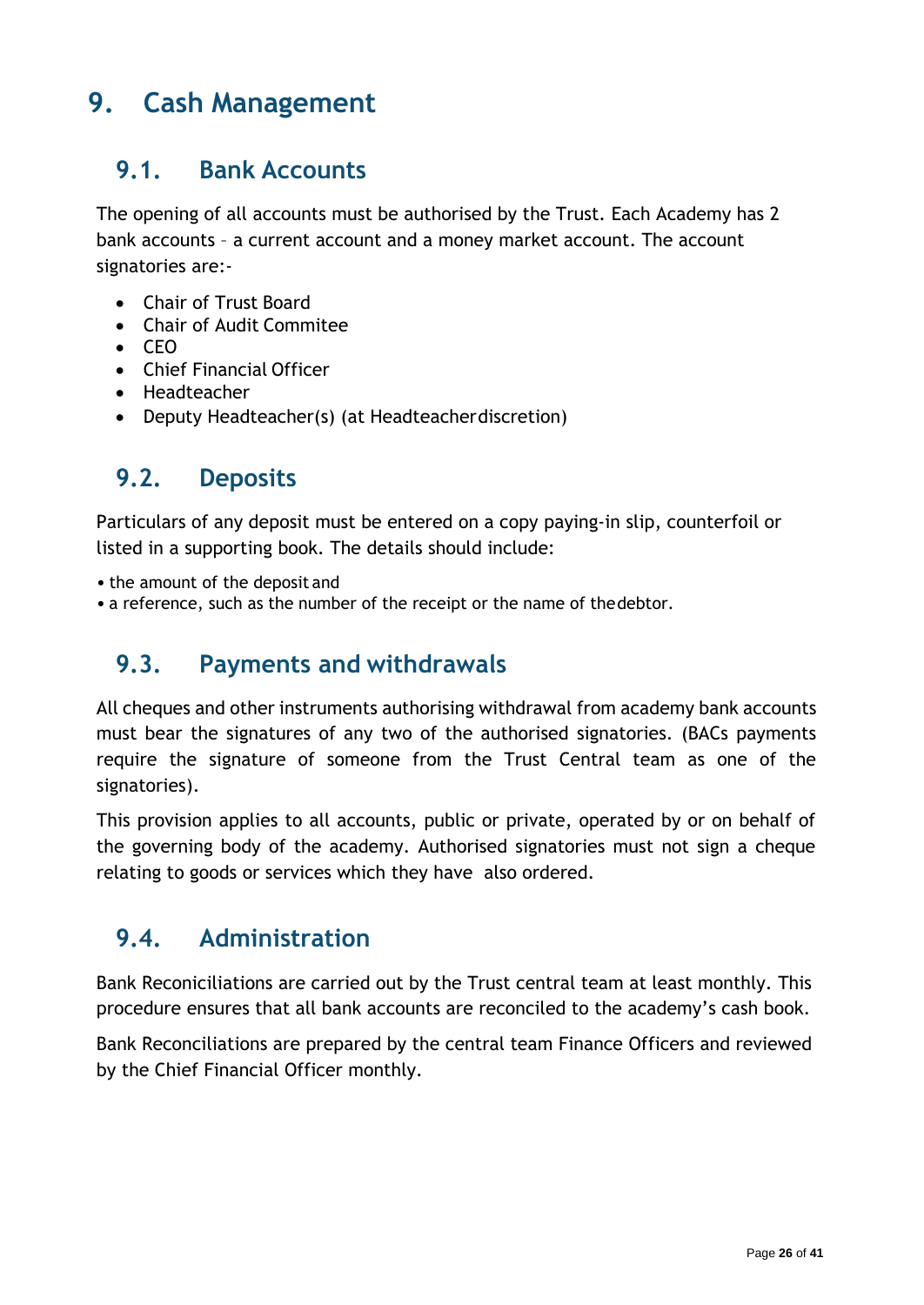## <span id="page-26-0"></span>**9.5. Academy Debit and Credit Cards**

Debit cards are available to each Academy based on their current account. Each Headteacher has a card provided to them for their use on academybusiness.

The debit card should only be used when cheque or BACs payments are not possible, i.e. online purchases. Receipts (including VAT receipts) must be retained and matched to the bank statement for reconciliation each month.

Debit cards are also provided to the CEO and the CFO.

Purchase Orders should be completed for all purchases made by debit card, as per the procedures set out in Section 7.

The CEO will review the CFO's debit card transactions monthly, and the Trust Chair will review the transactions of the CEO monthly.

No credit cards should be linked to any of the Trust bank accounts.

#### <span id="page-26-1"></span>**9.6. Petty Cash Accounts**

Each academy maintains a maximum cash balance of £200. The cash is administered by the School Administrator or other Finance Officer and is kept in the School office / safe.

#### **9.6.1. Payments and Withdrawals**

In the interests of security, petty cash payments will be limited to £25. Higher value payments should be made by cheque or BACS directly from the main bank account as a purchase ledger payment.

#### **9.6.2. Administration**

The Central Finance Team are responsible for entering all transactions into the petty cash records on PS Financials on a regular basis.

#### **9.6.3. Physical Security**

Petty cash should be held in a locking cash box which is put in the safe / other secure provision overnight.

Regular (at least monthly) as well as unannounced cash counts should be undertaken by the Central Finance Team to ensure that the cash balance reconciles to supporting documentation.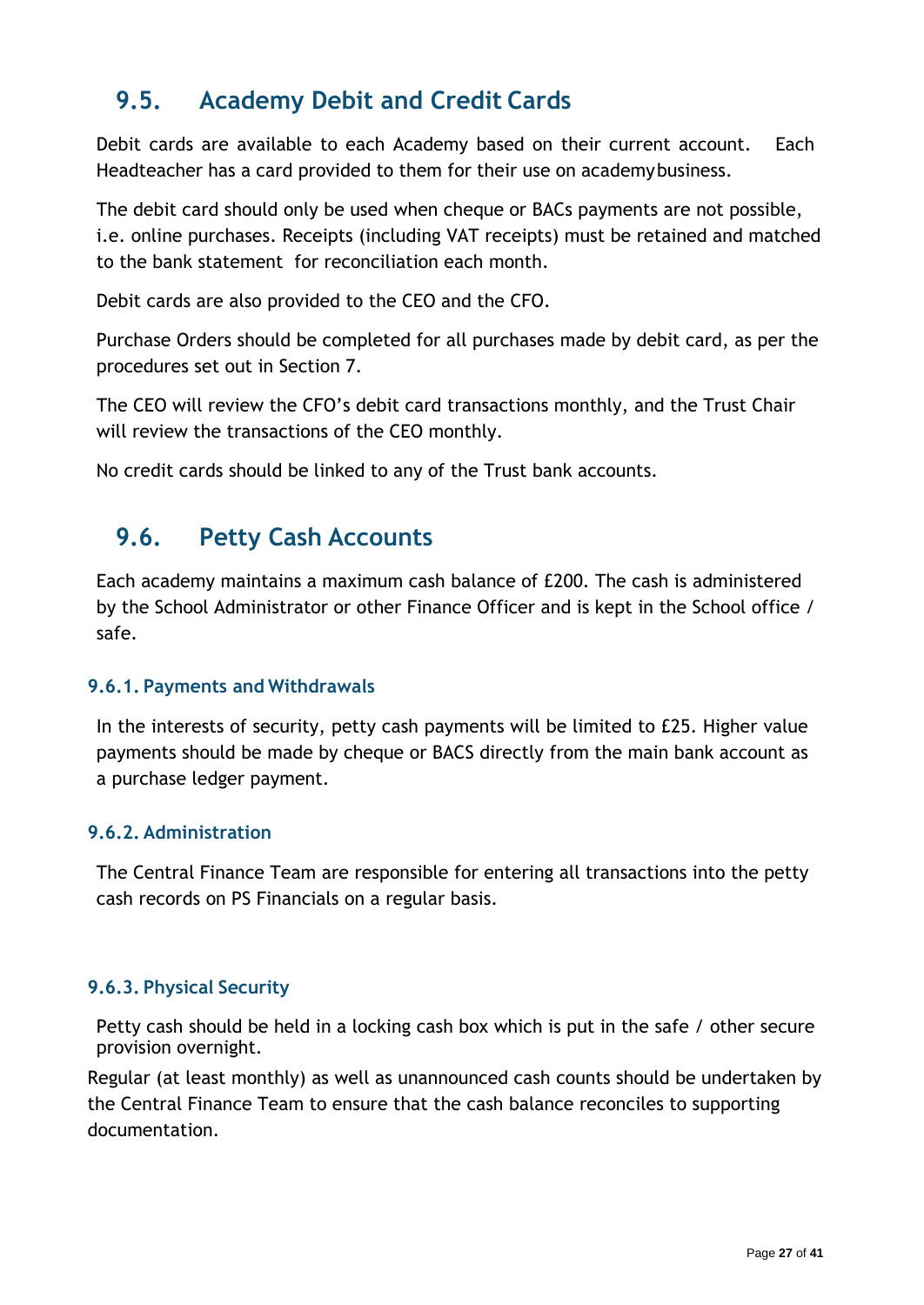## <span id="page-27-0"></span>**9.7. Cash Flow Forecasts**

The Chief Financial Officer is responsible for preparing cash flow forecasts to ensure that the academy has sufficient funds available to pay for day to day operations. All academies have an automatic "sweep" of their current account to the Money Market account daily to keep a balance of £5,000 in the current account. Surplus funds are then invested in a more attractive interest bearing account.

Regular cash flows are to be prepared and monitored to ensure there are adequate liquid funds to meet all payroll related commitments and outstanding supply creditors that are due for payment.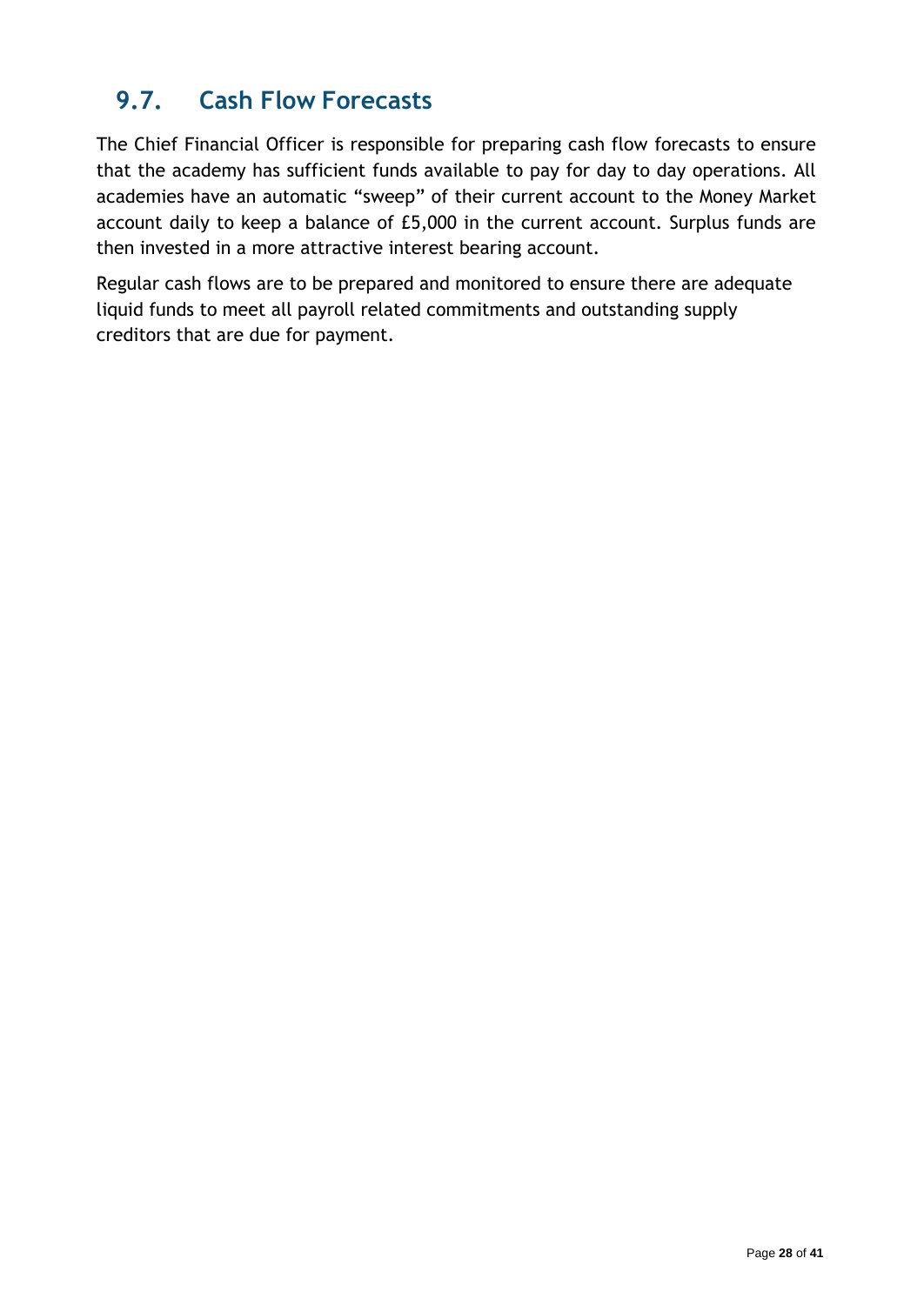# <span id="page-28-0"></span>**10. Fixed assets**

#### <span id="page-28-1"></span>**10.1. Fixed Asset Register**

All items purchased with a value over the academy's capitalisation limit of £1,000 must be entered in the fixed asset register. The asset register should include the following information:

- asset description
- asset number
- serial number
- date of acquisition
- asset cost
- source of funding (% of original cost funded from ESFA grant and % funded from other sources)
- expected useful economic life
- depreciation
- current book value
- location
- name of member of staff responsible for theasset

The Asset Register and Inventory helps:

- ensure that staff take responsibility for the safe custody of assets;
- enable independent checks on the safe custody of assets, as a deterrent against theft or misuse;
- to manage the effective utilisation of assets and to plan for their replacement;
- help the external auditors to draw conclusions on the annual accounts and the academy's financial system and
- support insurance claims in the event of fire, theft, vandalism or other disasters.

#### <span id="page-28-2"></span>**10.2. Depreciation**

Depreciation on assets is on a straight line basis over its expected useful economic life to its residual value as follows:-

| • Long leasehold buildings | 2%            |
|----------------------------|---------------|
| • Computer Equipment       | 33%           |
| • Fixtures and Equipment   | $10\% - 20\%$ |
| • Minibuses                | 10%           |

Where in exceptional circumstances the useful economic life of an asset is deemed to differ from the prescribed policies to such an extent that it will cause a material concern with regards to substance over form, the CFO may choose to vary the depreciation policy for a said asset after providing due notice to the Audit Committee.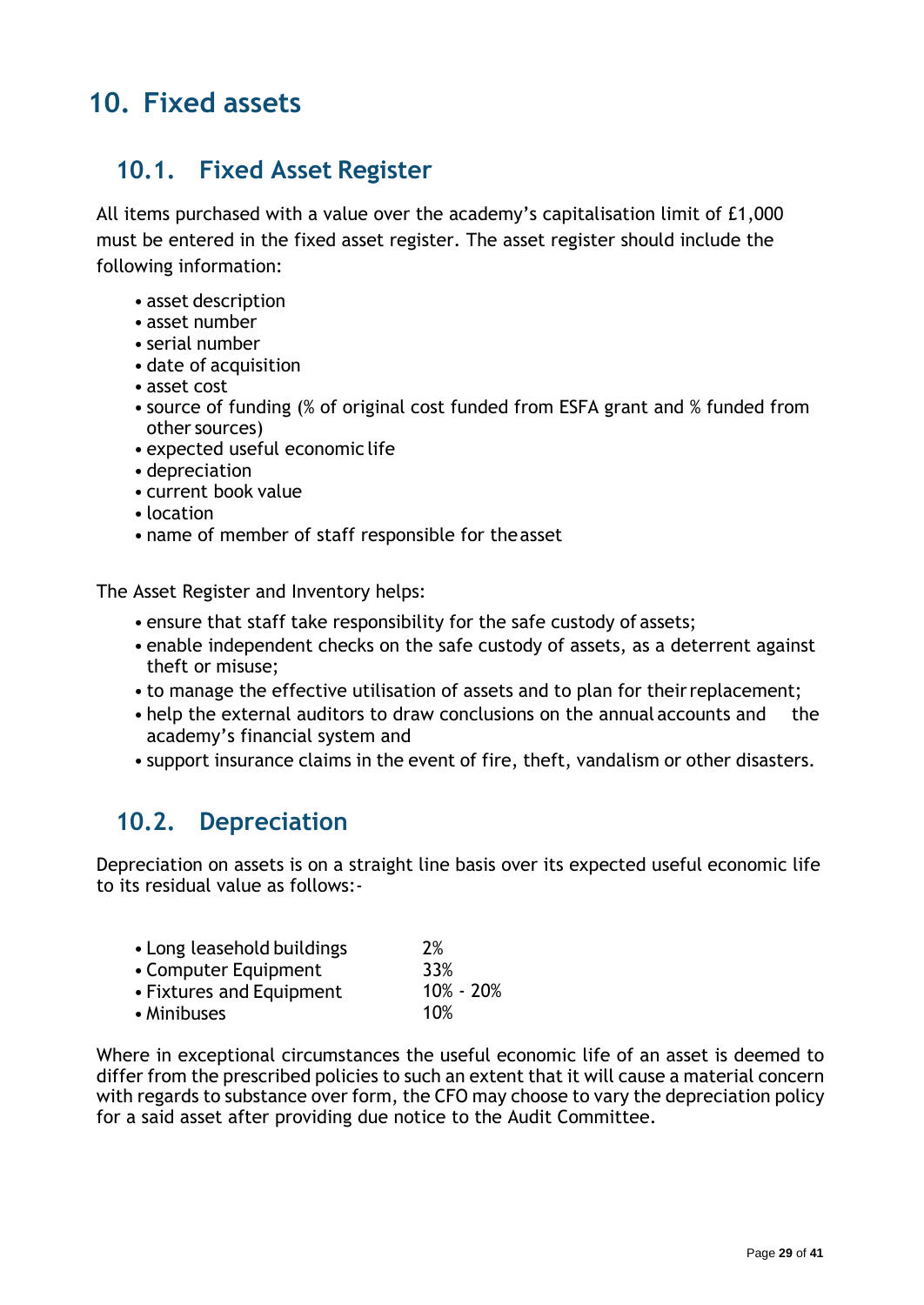## <span id="page-29-0"></span>**10.3. Security of assets**

Stores must be used where they exist. Equipment must be secured by means of physical and other security devices. Only authorised staff may access the stores.

All the items in the fixed asset register or inventory should be permanently and visibly marked as the academy's property and there should be a regular (at least annual) count by someone other than the person maintaining the register. Discrepancies between the physical count and the amount recorded in the register should be investigated promptly and, where significant, reported to the governing body. Inventories of academy property should be kept up to date and reviewed regularly. Where items are used by the academy but do not belong to it this should be noted.

#### <span id="page-29-1"></span>**10.4. Disposals**

Items which are to be disposed of by sale or destruction must be authorised for disposal by the Head Teacher and, where significant, should be sold following competitive tender. The academy must seek the approval of the ESFA in writing if it proposes to dispose of an asset for which capital grant in excess of £20,000 was paid.

Disposal of equipment to staff is not permitted in any circumstance, as it may be more difficult to evidence the academy obtained value for money in any sale or scrapping of equipment. In addition, computer equipmemt must only be disposed of in a WEE compliant manner, and to a third party who can evidence destruction of data.

The academy is expected to reinvest the proceeds from all asset sales for which capital grant was paid in other academy assets. If the sale proceeds are not reinvested then the academy must repay to the ESFA a proportion of the sale proceeds. All disposals of land must be agreed in advance with the Secretary of State. This should be discussed with the Chief Financial Officer.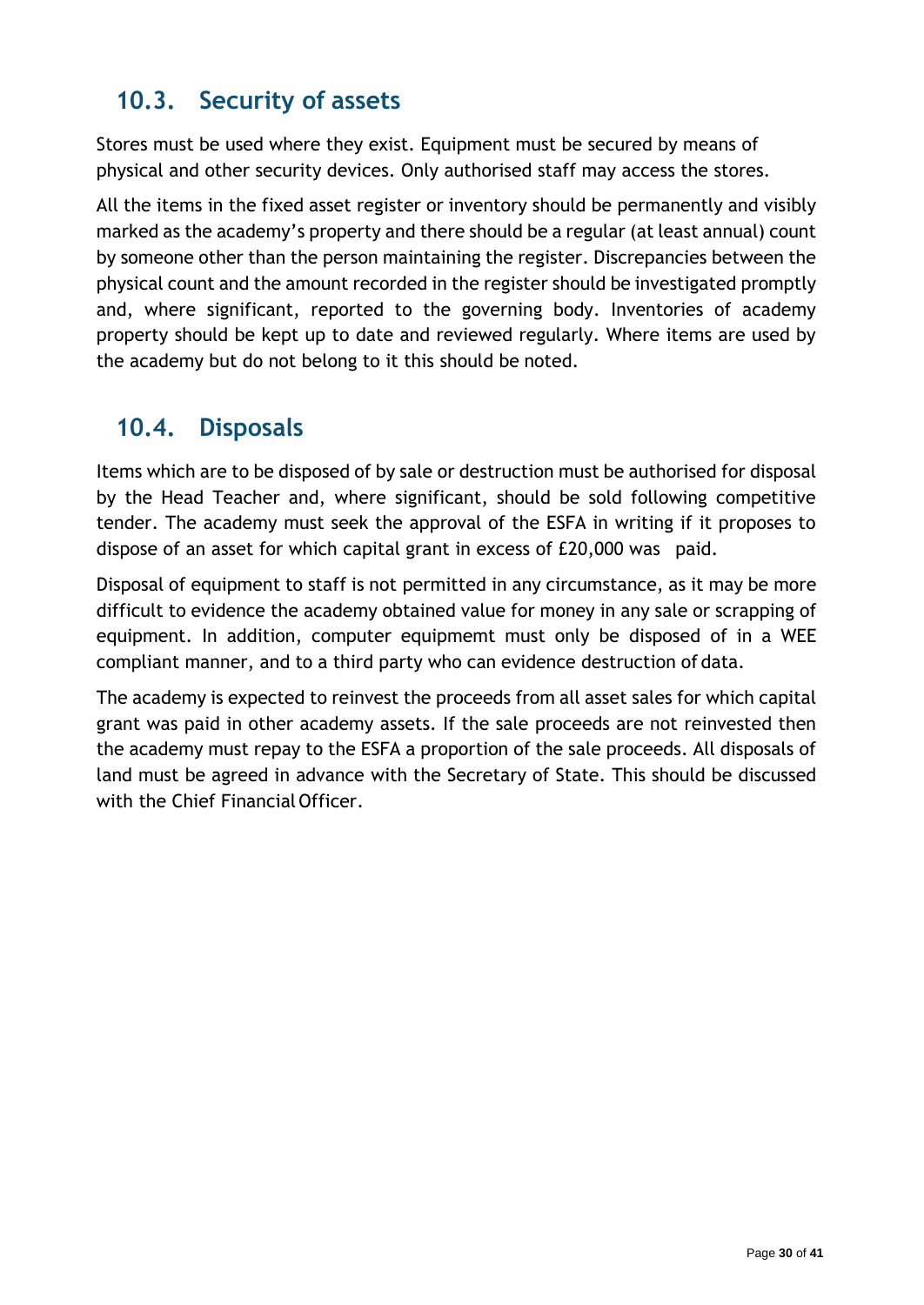## <span id="page-30-0"></span>**10.5. Loan of Assets**

Items of academy property must not be removed from academy premises without the authority of the Headteacher. A record of the loan must be recorded in a loan book and booked back into the academy when it is returned.

Where staff are assigned equipment for their role this must be recorded in SIMS against their personal record. This record must be checked when the employee leaves the employment of the organisation to ensure all equipment is returned. An annual confirmation of equipment held by the employee must be signed and returned to the Group HR Office.

If assets are on loan for extended periods or to a single member of staff on a regular basis the situation may give rise to a 'benefit-in-kind' for taxation purposes. Loans should therefore be kept under review and any potential benefits discussed with the Chief Financial Officer.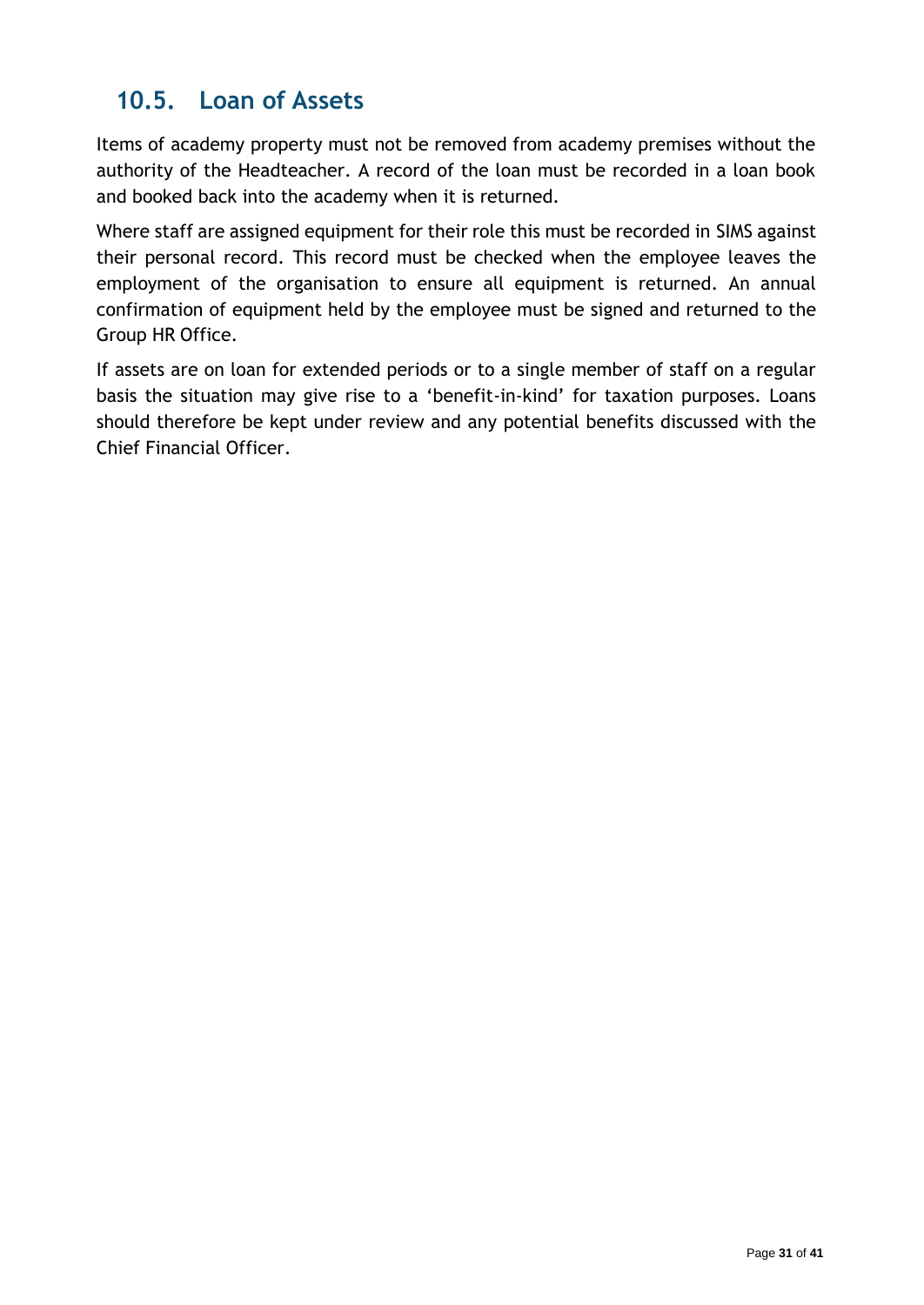# <span id="page-31-0"></span>**11. Storage of Records**

The school will retain all documents in accordance with our Data Retention Policy and Guidelines. Financial records need to be kept for 7 years. At the end of each financial year all records should be boxed up for secure storage – clearly listing the date for disposal.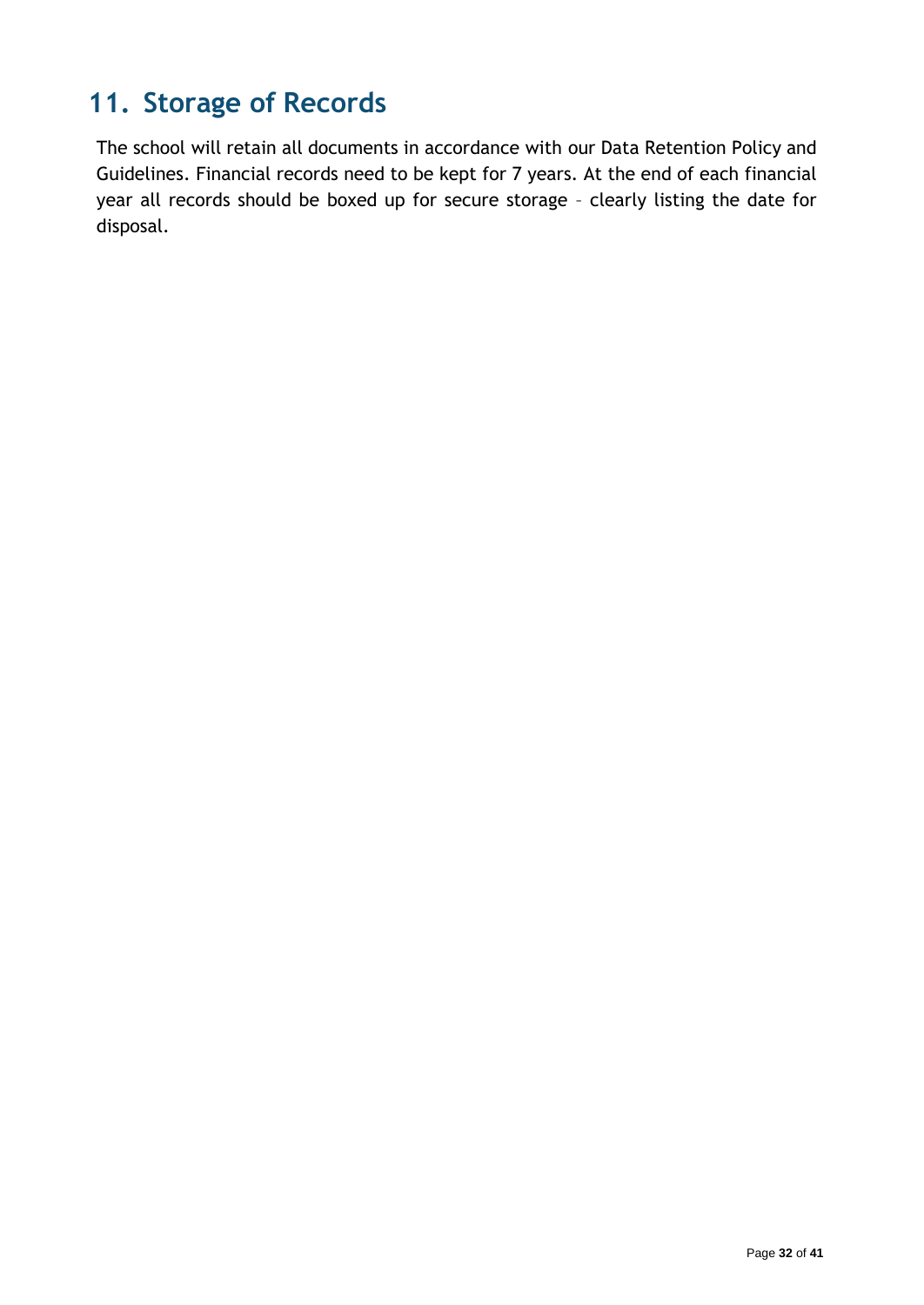# <span id="page-32-0"></span>**12. Gifts**

- Staff are not allowed to accept significant personal gifts from contractors and other suppliers.
- Staff can only accept offers of hospitality if there is a genuine need to impart information or represent the school in the community. Hospitality cannot be accepted from a contractor during a tendering period.
- Any gifts made to the school (above the value of £25) must be listed in a gifts register, maintained by the Central Financeteam.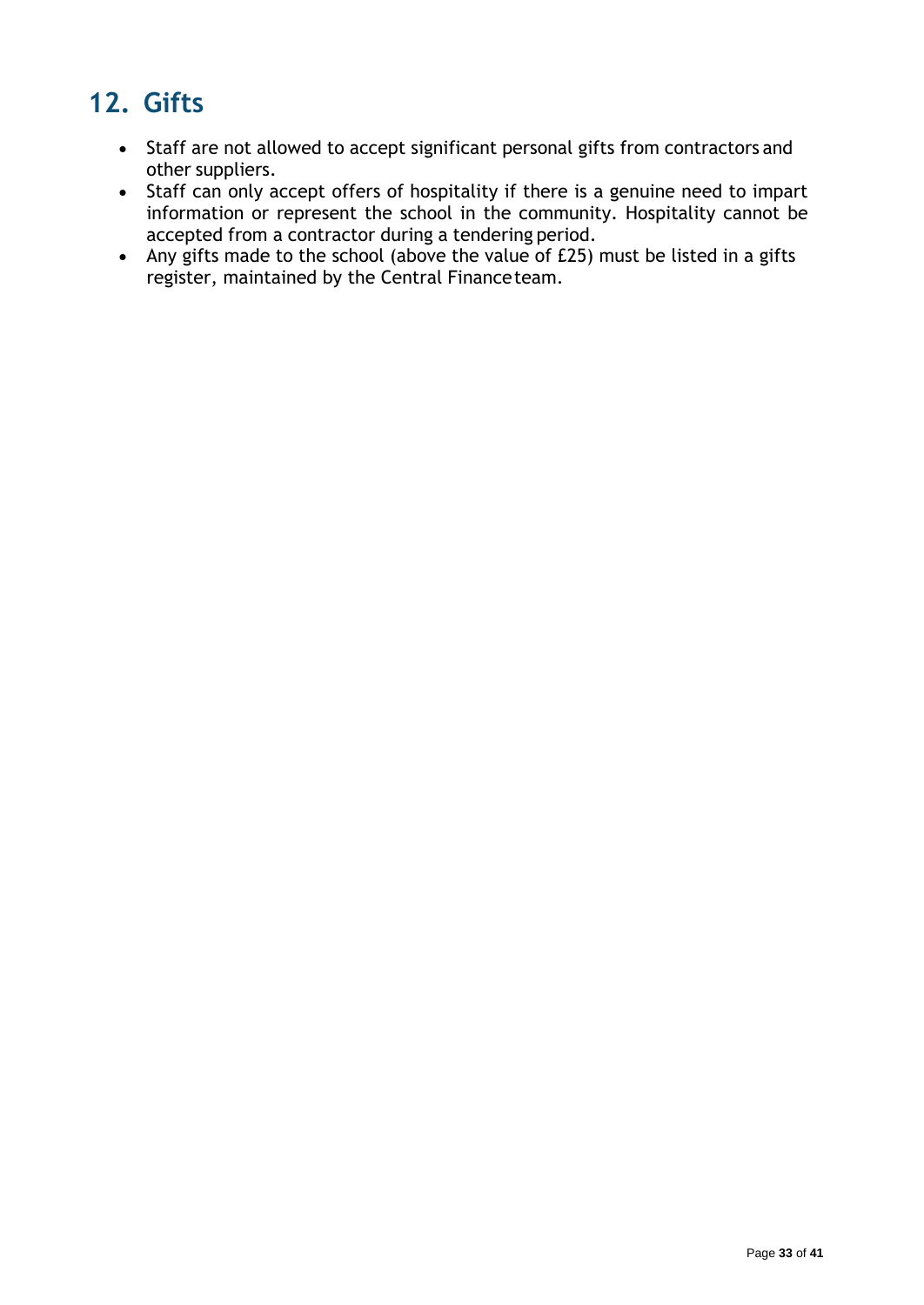## <span id="page-33-0"></span>**13. Internal Audit Provision**

The Trust has appointed a suitably qualified third party to carry out internal audit work for all schools within the Trust, and the Trustitself.

The Trust believes in being fully accountable and transparent and has therefore instructed internal audit across a wide range of areas under the Trust's remit. These reports will be made available to the Audit Committee, who after review, will recommend them to the Trust Board.

It is envisaged that this is an ongoing process and a critical component of our continual self-improvement cycle. Internal audit should not be viewed as a final judgement, but rather a supporting tool to develop the quality of the work carried out by the Trust.

The Academies' Financial Handbook (ESFA) states that a Trust "must have in place a process for checking its financial systems, controls, transactions and risks." The employment of an internal audit service is an example of how this can be achieved. Whilst it is up to the Audit Committee to decide what is most appropriate for the Trust's circumstances, the view of the ESFA's External Assurance Manager is, "that the employment of an internal audit service is an example of best practice in meeting this requirement."

#### <span id="page-33-1"></span>**13.1. Logistics**

The internal audit contract is split into two discrete elements, - the Trust (Board) level, and individual school level. This allow separate reports to be issued and disseminated to schools, as appropriate, as well as focusing fieldwork at audit.

The coverage identified below will be covered by the Internal Audit over the course of a two year period. Reports produced by the Internal Auditors will be submitted to the Chair of the Audit Committee and the CEO.

## <span id="page-33-2"></span>**13.2. Coverage at Trust Board level**

The following areas of internal audit have been contracted for:

- Governance Risk & Policies
- Risk Management
- Treasury Management / Investment Strategy
- Budgetary Planning
- Budgetary control, monitoring andreporting
- "Critical Friend" challenge to individual schools and local governing bodies
- Business Continuity
- Disaster Recovery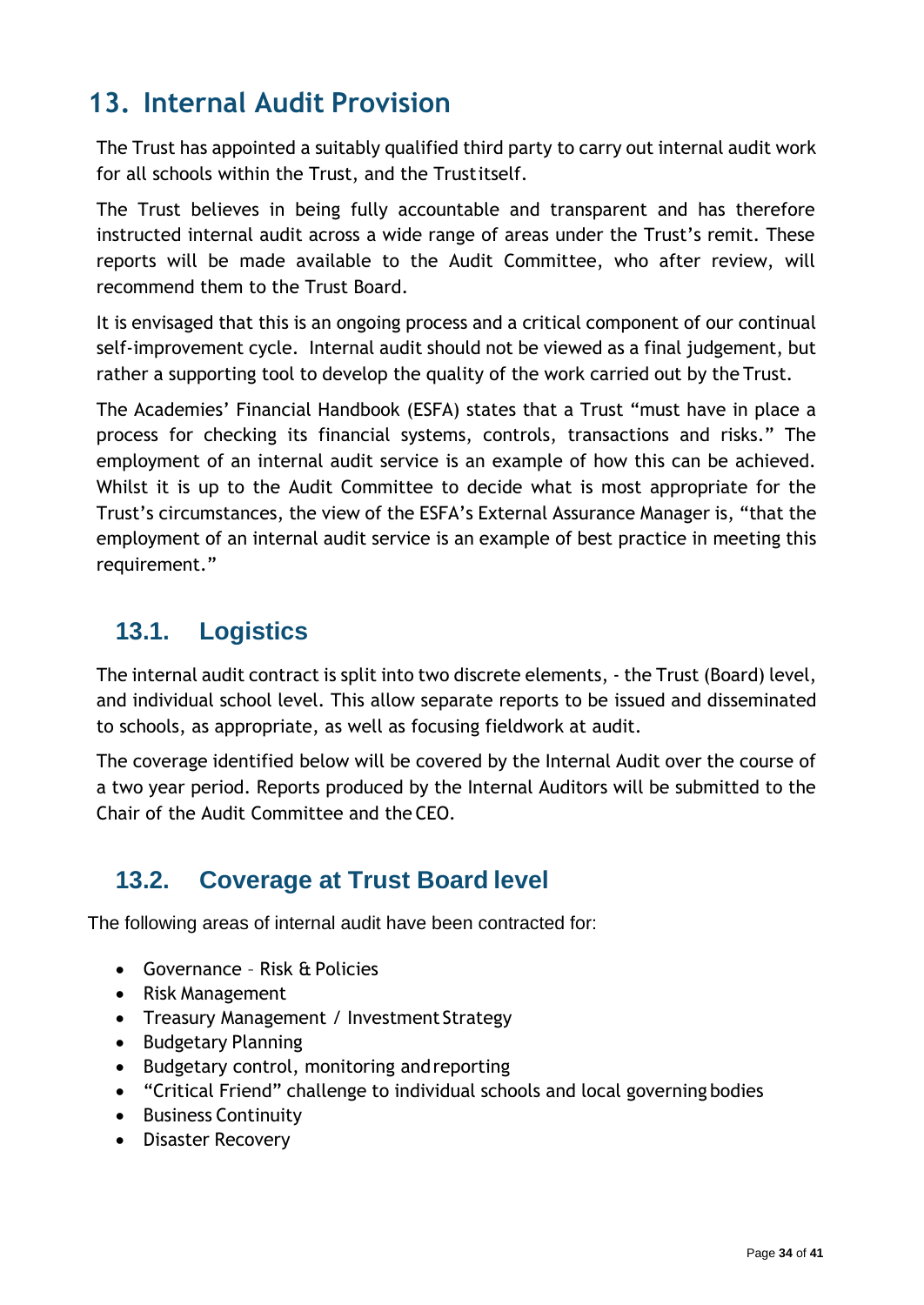## <span id="page-34-0"></span>**13.3. Coverage at individual school level**

The following areas of internal audit have been contracted for:

- Governance Effectiveness of the Local Governing Body
- Governance Policies & Procedures
- Governance Compliance with Rules and Regulations
- Risk Management
- Business Continuity
- Data Protection
- Main Accounting / Financial Information system
- Debtors/Receivables
- Creditors/Payables
- Ordering and Payment procedures
- BACS Payment
- Debit / Credit Cards
- Petty Cash
- Income Generation / Receipts and banking
- Procurement / Value for Money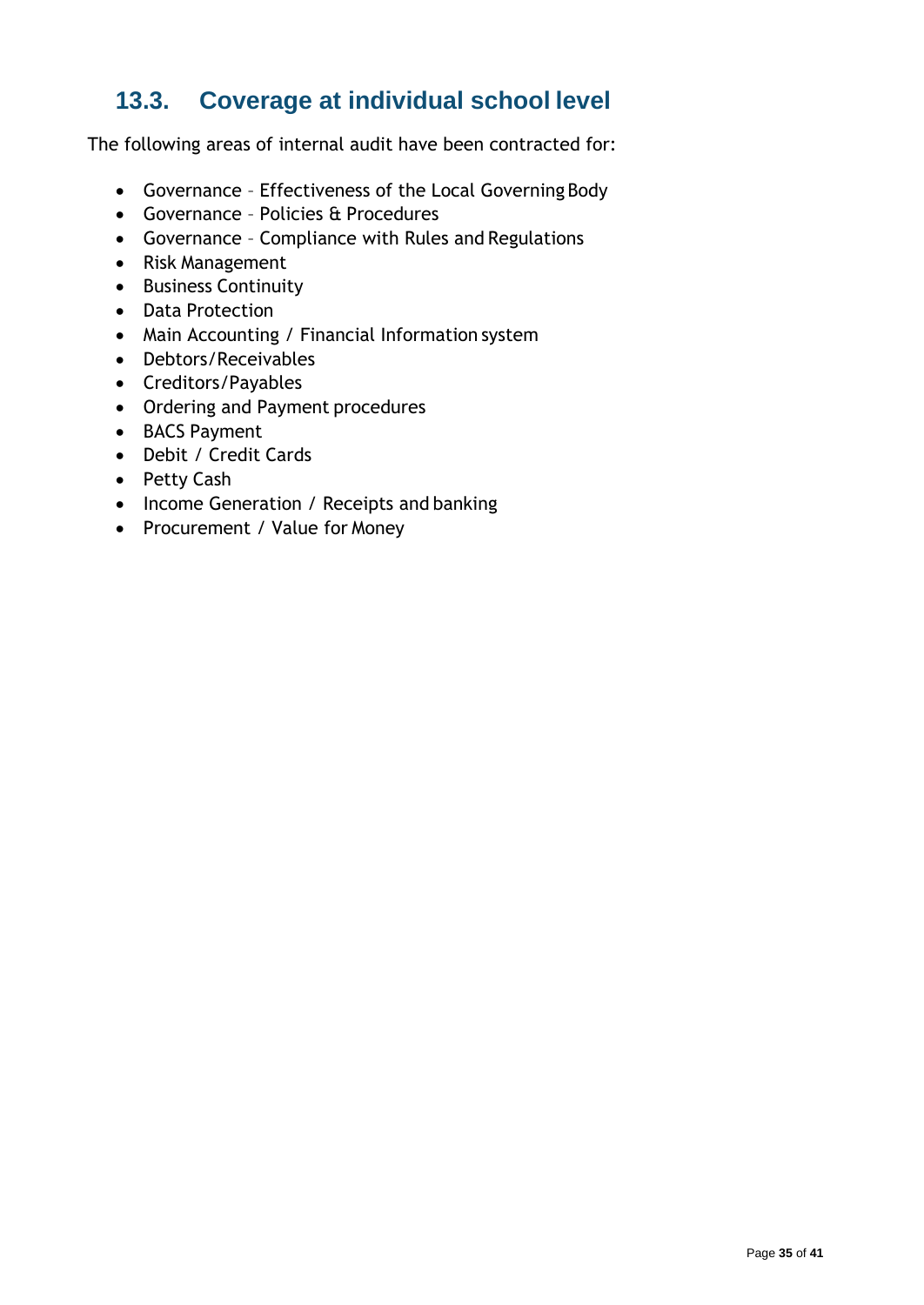# <span id="page-35-0"></span>**14. Other Policies**

Separate policies exist, and are addendums to these Regulations.

- Anti Fraud policy
- Whistleblowing
- Complaints
- Expenses (staff)
- Academy Due Diligence
- Audit Committee Terms of Reference
- Scheme of Delegation LGBs
- Scheme of Delegation Executive Team
- Investment & Treasury Policy
- Senior Remuneration Policy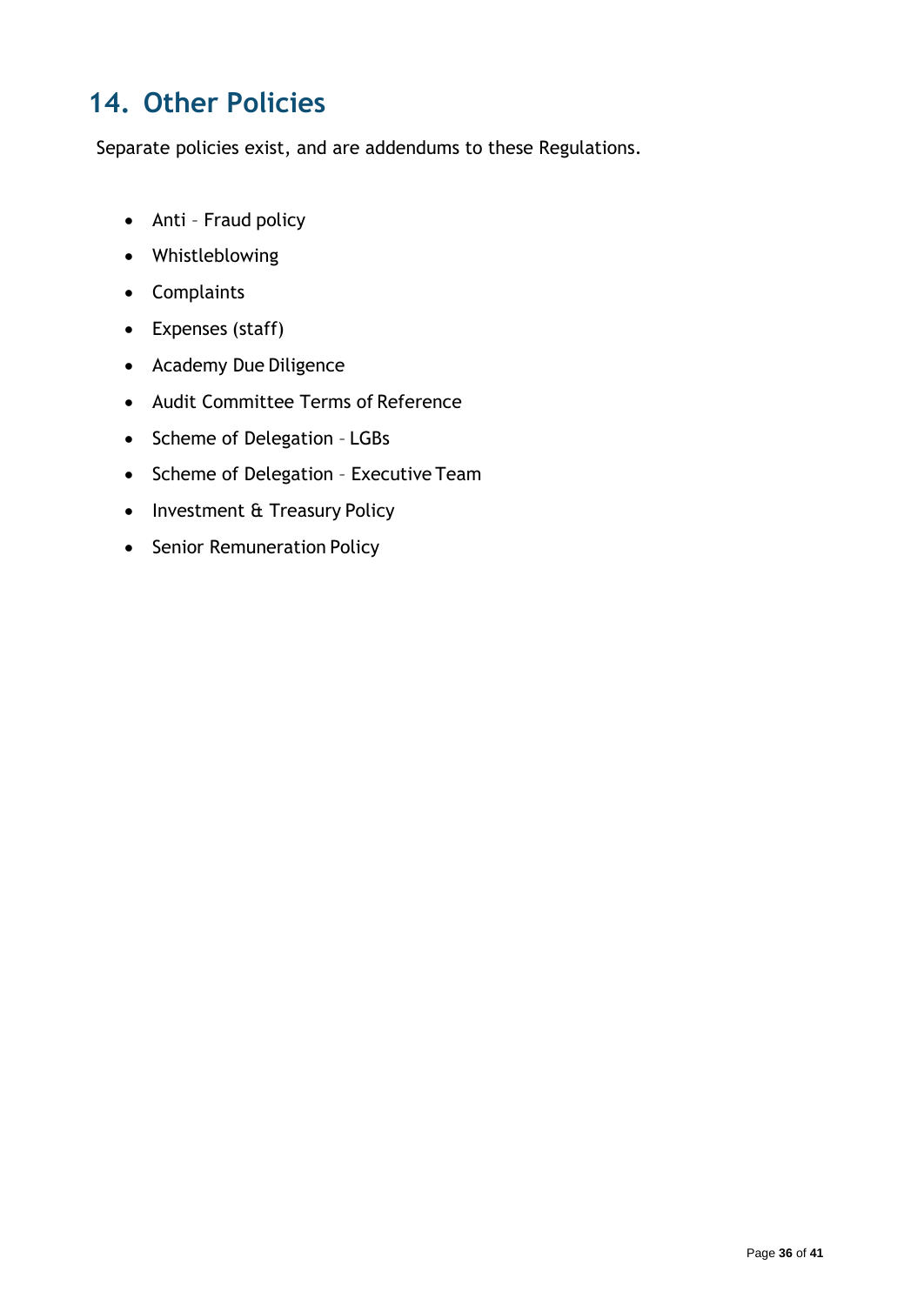# <span id="page-36-0"></span>**15. Log of Changes to Document**

| <b>Date</b>   | Page              | Change                                                                                                                                                                                                                                                                                                                                                             | Who:      |
|---------------|-------------------|--------------------------------------------------------------------------------------------------------------------------------------------------------------------------------------------------------------------------------------------------------------------------------------------------------------------------------------------------------------------|-----------|
| Feb 16        | Original document |                                                                                                                                                                                                                                                                                                                                                                    |           |
| <b>Jul 19</b> | Throughout        | Access changed to PS Financials                                                                                                                                                                                                                                                                                                                                    | <b>SC</b> |
| <b>Jul 19</b> | Throughout        | Chief Operating Officer changed to Chief<br><b>Financial Officer or Operations Manager</b>                                                                                                                                                                                                                                                                         | <b>SC</b> |
| <b>Jul 19</b> | Throughout        | Group Management Accountant changed to<br><b>Chief Financial Officer</b>                                                                                                                                                                                                                                                                                           | <b>SC</b> |
| <b>Jul 19</b> | Throughout        | EFA changed to ESFA                                                                                                                                                                                                                                                                                                                                                | <b>SC</b> |
| <b>Jul 19</b> | Throughout        | Parent Pay to the electronic payment system                                                                                                                                                                                                                                                                                                                        | <b>SC</b> |
| <b>Jul 19</b> | Throughout        | School Business Manager changed to School<br>Administrator of Central Finance Officer                                                                                                                                                                                                                                                                              | <b>SC</b> |
| <b>Jul 19</b> | $\overline{7}$    | 'Incremental updates are backed up<br>remotely each night and rolled up at the end<br>of the month so a full back-up can be<br>mirrored onto storage media and retained in<br>line with the Trust back up policy.' Changed<br>to 'Incremental updates are backed up each<br>night in two separate buildings and every<br>week there is a full backup of all data.' | <b>SC</b> |
| <b>Jul 19</b> | 10                | 'The Headteacher in each academy is<br>responsible for preparing and obtaining<br>approval for the annual budget.' Changed to<br>'The Chief Financial Officer is responsible for<br>preparing and obtaining approval for the<br>annual budget.'                                                                                                                    | <b>SC</b> |
| <b>Jul 19</b> | 11                | 'Schools are required to submit their<br>budgets in the format prescribed by the<br>Trust to aid consolidation of budgets across<br>the Trust, and to facilitate reporting<br>through the finance system.' Changed to<br>'Budgets are created centrally by the<br>Central Finance Team using PS Budgeting.'                                                        | <b>SC</b> |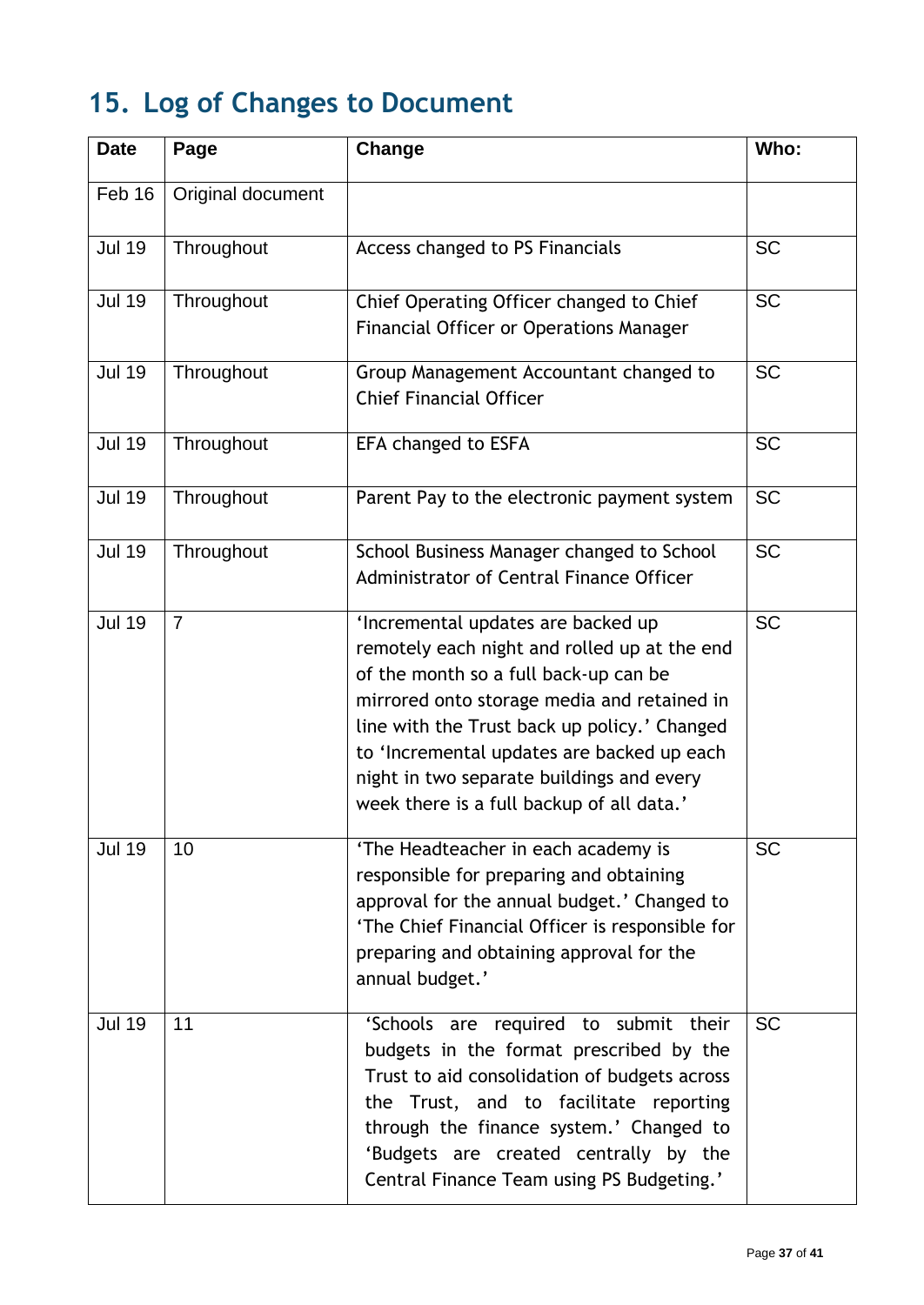| <b>Jul 19</b> | 12        | Added 'The Chair of Trustees will review the<br>Management Accounts monthly.'                                                                                                                                                                                                                                                                                                                                                                                                                                                                                                                  | <b>SC</b> |
|---------------|-----------|------------------------------------------------------------------------------------------------------------------------------------------------------------------------------------------------------------------------------------------------------------------------------------------------------------------------------------------------------------------------------------------------------------------------------------------------------------------------------------------------------------------------------------------------------------------------------------------------|-----------|
| <b>Jul 19</b> | 15        | 'The governing body approves a staffing<br>structure for each academy. Changes can<br>only be made to this structure with the<br>approval of the Finance Committee who<br>must ensure that adequate budgetary<br>provision exists for the proposed changes.'<br>Changed<br>'The<br>Headteacher<br>to<br>in<br>conjunction with the CEO and Central Team<br>approves a staffing structure for each<br>academy. Changes can only be made to this<br>structure with the approval of the Central<br>Team who must ensure that adequate<br>budgetary provision exists for the proposed<br>changes.' | <b>SC</b> |
| <b>Jul 19</b> | 15        | Payroll section - School Business Manager<br>changed to HR Department                                                                                                                                                                                                                                                                                                                                                                                                                                                                                                                          | <b>SC</b> |
| <b>Jul 19</b> | $15 - 16$ | HR Software changed from Carval to SIMS                                                                                                                                                                                                                                                                                                                                                                                                                                                                                                                                                        | <b>SC</b> |
| <b>Jul 19</b> | 16        | Payroll approvers extended to include CEO,<br>CFO or Group Operations Manager, previously<br>was just the Headteacher.                                                                                                                                                                                                                                                                                                                                                                                                                                                                         | <b>SC</b> |
| <b>Jul 19</b> | 17        | Focal point changed to PS Financials                                                                                                                                                                                                                                                                                                                                                                                                                                                                                                                                                           | <b>SC</b> |
| <b>Jul 19</b> | 18        | Finance committee of local governing body<br>changed to MET Audit committee                                                                                                                                                                                                                                                                                                                                                                                                                                                                                                                    | <b>SC</b> |
| <b>Jul 19</b> | 18        | 'At least three written quotations should be<br>obtained for all orders between £10,000 and<br>£20,000 to identify the best source of the<br>goods/services.' Changed to 'At least three<br>written quotations should be obtained for all<br>orders between £10,000 and £30,000 to<br>identify the best source of the<br>goods/services.'                                                                                                                                                                                                                                                      | <b>SC</b> |
| <b>Jul 19</b> | 18        | 'All goods/services ordered with a value over<br>£20,000, or for a series of contracts which in                                                                                                                                                                                                                                                                                                                                                                                                                                                                                                | <b>SC</b> |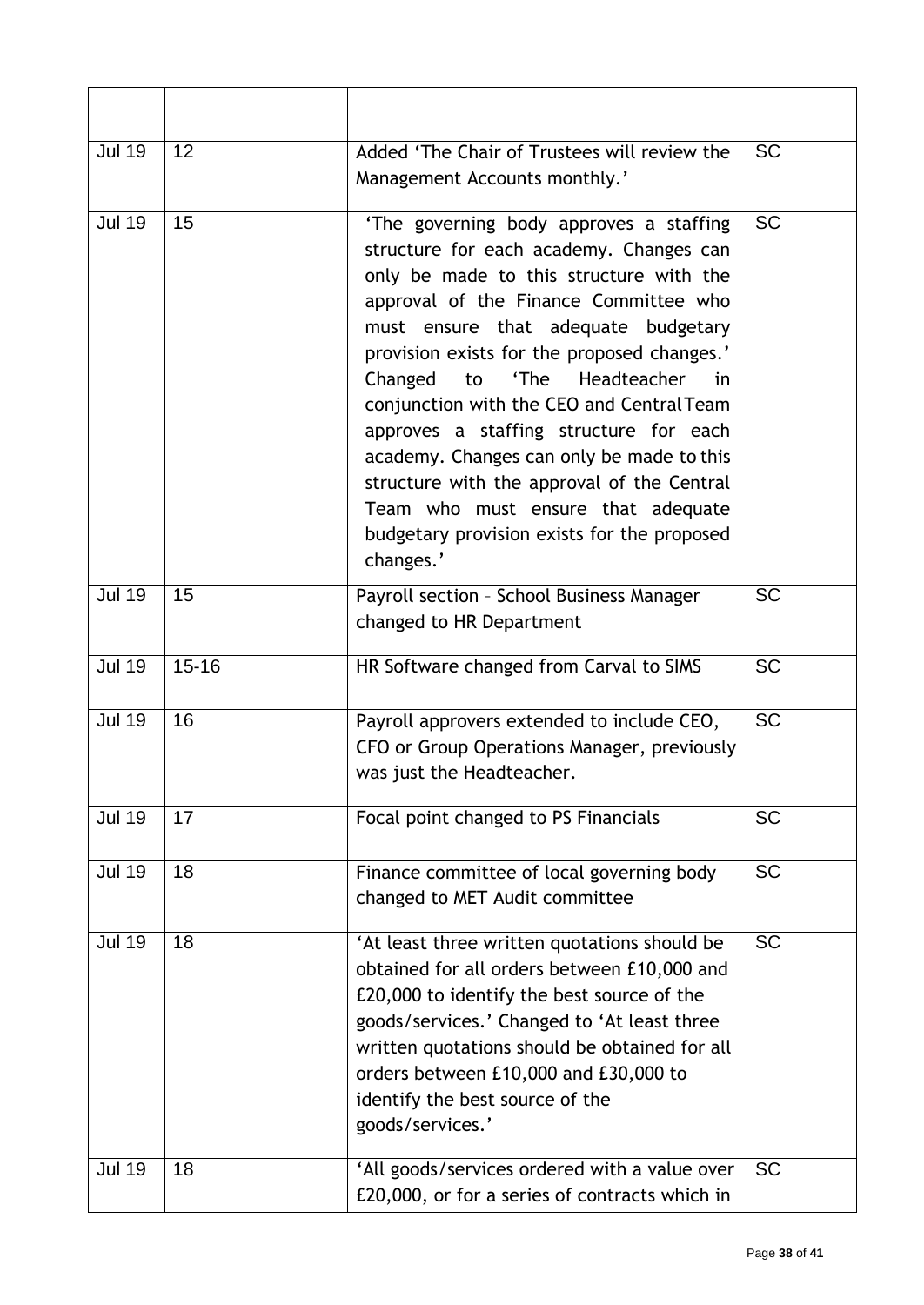|               |    | total exceed £20,000 must be subject to<br>formal tendering procedures.' Changed to<br>'All goods/services ordered with a value over<br>£30,000, or for a series of contracts which in<br>total exceed £30,000 must be subject to<br>formal tendering procedures.'                                                                                                                                                 |           |
|---------------|----|--------------------------------------------------------------------------------------------------------------------------------------------------------------------------------------------------------------------------------------------------------------------------------------------------------------------------------------------------------------------------------------------------------------------|-----------|
| <b>Jul 19</b> | 20 | 'Two persons should be present for the<br>opening of tenders as follows:<br>For contracts over £20,000 - either the CFO or<br>the Head Teacher plus a member of the Audit<br>Committee.'Changed to 'Two persons should<br>be present for the opening of tenders as<br>follows:<br>For contracts over £30,000 - either the CEO,<br>CFO, Operations Maager, the Head Teacher or a<br>member of the Audit Committee.' | <b>SC</b> |
| <b>Jul 19</b> | 20 | Operations Manager added to list of people<br>who can carry out tendering evaluation<br>process.                                                                                                                                                                                                                                                                                                                   | <b>SC</b> |
| <b>Jul 19</b> | 22 | School Business Manager changed to Central<br><b>Finance Team</b>                                                                                                                                                                                                                                                                                                                                                  | <b>SC</b> |
| <b>Jul 19</b> | 25 | Banking frequency changed from weekly to<br>half termly                                                                                                                                                                                                                                                                                                                                                            | <b>SC</b> |
| <b>Jul 19</b> | 27 | 'Credit cards are provided to the CEO and<br>the COO, as these are attached to the main<br>Trust current account.' Changed to debit<br>card as credit cards are no longer used.                                                                                                                                                                                                                                    | <b>SC</b> |
| <b>Jul 19</b> | 27 | Added 'No credit cards should be linked to<br>any of the Trust bank accounts.'                                                                                                                                                                                                                                                                                                                                     | <b>SC</b> |
| <b>Jul 19</b> | 32 | Data retention updated to refer to the Trust<br><b>Data Retention Policy</b>                                                                                                                                                                                                                                                                                                                                       | <b>SC</b> |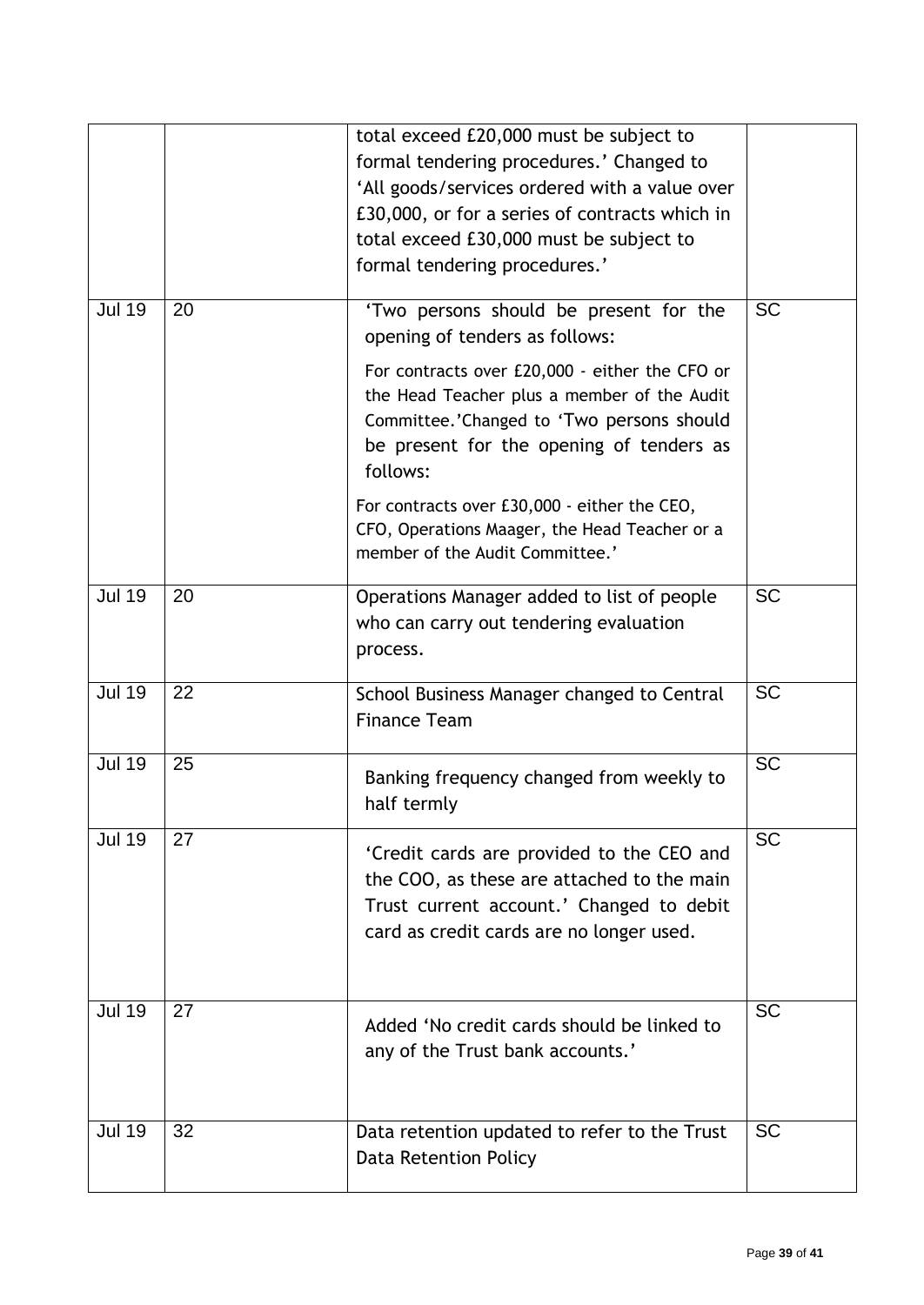| <b>Jun 20</b> | Throughout | Change Group Operations Manager to HR &<br><b>Operations Director</b>              | <b>SC</b> |
|---------------|------------|------------------------------------------------------------------------------------|-----------|
| <b>Jul 21</b> | Throughout | Amended minor typo's and updated dates to<br>be relevant to latest ESFA deadlines. | <b>PM</b> |

**Approved by Board 7 th July 2021**

**Review Date: 12 months**